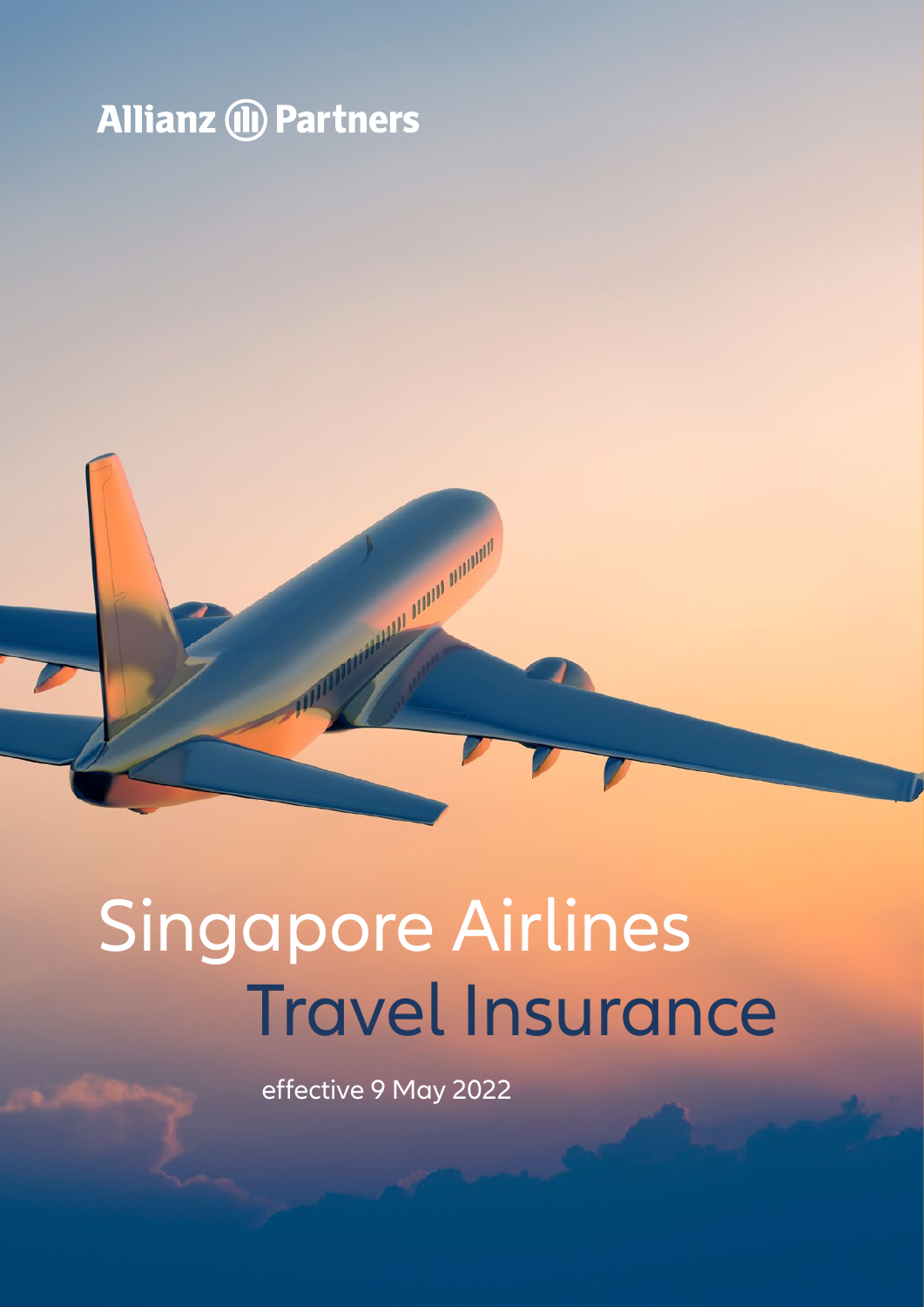## **Allianz (II) Partners**

## What's inside

| 3  |
|----|
| 4  |
| 8  |
| 14 |
| 14 |
| 15 |
| 15 |
| 17 |
| 19 |
| 20 |
| 21 |
| 21 |
| 22 |
| 24 |
| 25 |
| 25 |
| 26 |
| 26 |
| 28 |
| 31 |
| 33 |
|    |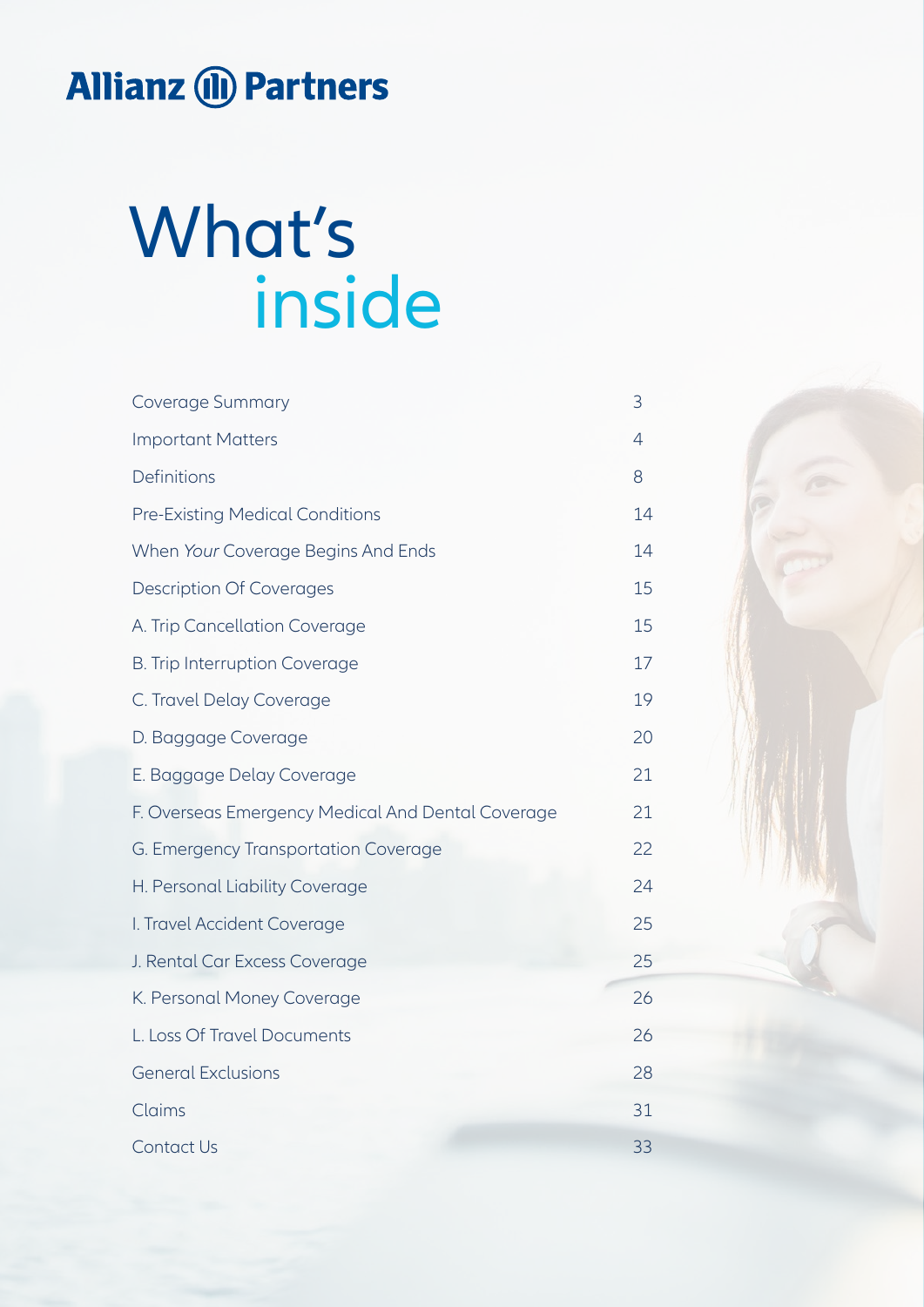## Coverage summary

This Coverage Summary sets out a brief description only of the coverage provided under each section and the most *we* will pay in total for all claims under each section.

The KrisFlyer Comprehensive plan is only available to individuals who:

- have been accepted by Singapore Airlines as a member under their frequent flyer program; and
- hold a current and valid KrisFlyer digital or physical membership card which was issued prior to the *departure date* for the insured *trip*.

Important: Sub-limits apply to some benefits. Terms, conditions, limits and exclusions apply as set out in the Policy Wording. All costs and expenses must be *reasonable and customary costs*. The definitions of the words and phrases in the **DEFINITIONS** section of the Policy Wording also apply in this Coverage Summary.

|                                       |                                                                                                                 | Maximum Benefit in NZ\$  |                            |
|---------------------------------------|-----------------------------------------------------------------------------------------------------------------|--------------------------|----------------------------|
| Coverage                              | When It Applies                                                                                                 | Comprehensive            | KrisFlyer<br>Comprehensive |
| <b>Trip Cancellation</b><br>Coverage  | You have to cancel your trip before you depart.                                                                 | \$10,000                 | \$10,000                   |
| Trip Interruption<br>Coverage         | Your travel plans are interrupted while you are on your trip.                                                   | \$10,000                 | \$10,000                   |
| <b>Travel Delay</b><br>Coverage       | Your travel plans are delayed while you are on your trip.<br>Maximum reimbursement per 24-hour period of delay: | \$1,500                  | \$1,500                    |
|                                       | No receipts daily limit:<br>(Min. required delay - 6 hours)                                                     | \$200                    | \$200                      |
|                                       | With receipts daily limit:<br>(Min. required delay - 6 hours)                                                   | \$400                    | \$400                      |
| Baggage<br>Coverage                   | Your baggage is lost, damaged, or stolen while on your trip.<br>Maximum benefit for all high value items:       | \$4,000<br>\$1,000       | \$5,000<br>\$1,000         |
| Baggage Delay<br>Coverage             | Your baggage is delayed by an airline, cruise line, or other trav-<br>el carrier while on your trip.            | \$1,400                  | \$1,400                    |
|                                       | No receipts sublimit:<br>Minimum required delay - 6 hours                                                       | \$200<br>(Outbound only) | \$200<br>(Outbound only)   |
| Overseas<br>Emergency                 | You have to pay for emergency medical or dental treatment<br>while on your trip.                                | \$500,000                | \$1,000,000                |
| Medical and<br><b>Dental Coverage</b> | Dental care maximum sublimit:<br>Hospital cash (\$200 per 24 hours hospital confinement)                        | \$500<br>Nil             | \$500<br>\$10,000          |
|                                       | Continuation of medical treatment in New Zealand<br>(14 days maximum)                                           | Nil                      | \$10,000                   |
| Emergency<br>Transportation           | Transportation is needed following a medical emergency while<br>on your trip.                                   | \$300,000                | \$500,000                  |
| Coverage                              | Search & Rescue sublimit:                                                                                       | \$10,000                 | \$10,000                   |
| <b>Personal Liability</b><br>Coverage | You are financially liable for damage you cause to a third<br>party or their property while on your trip.       | Nil                      | \$1,000,000                |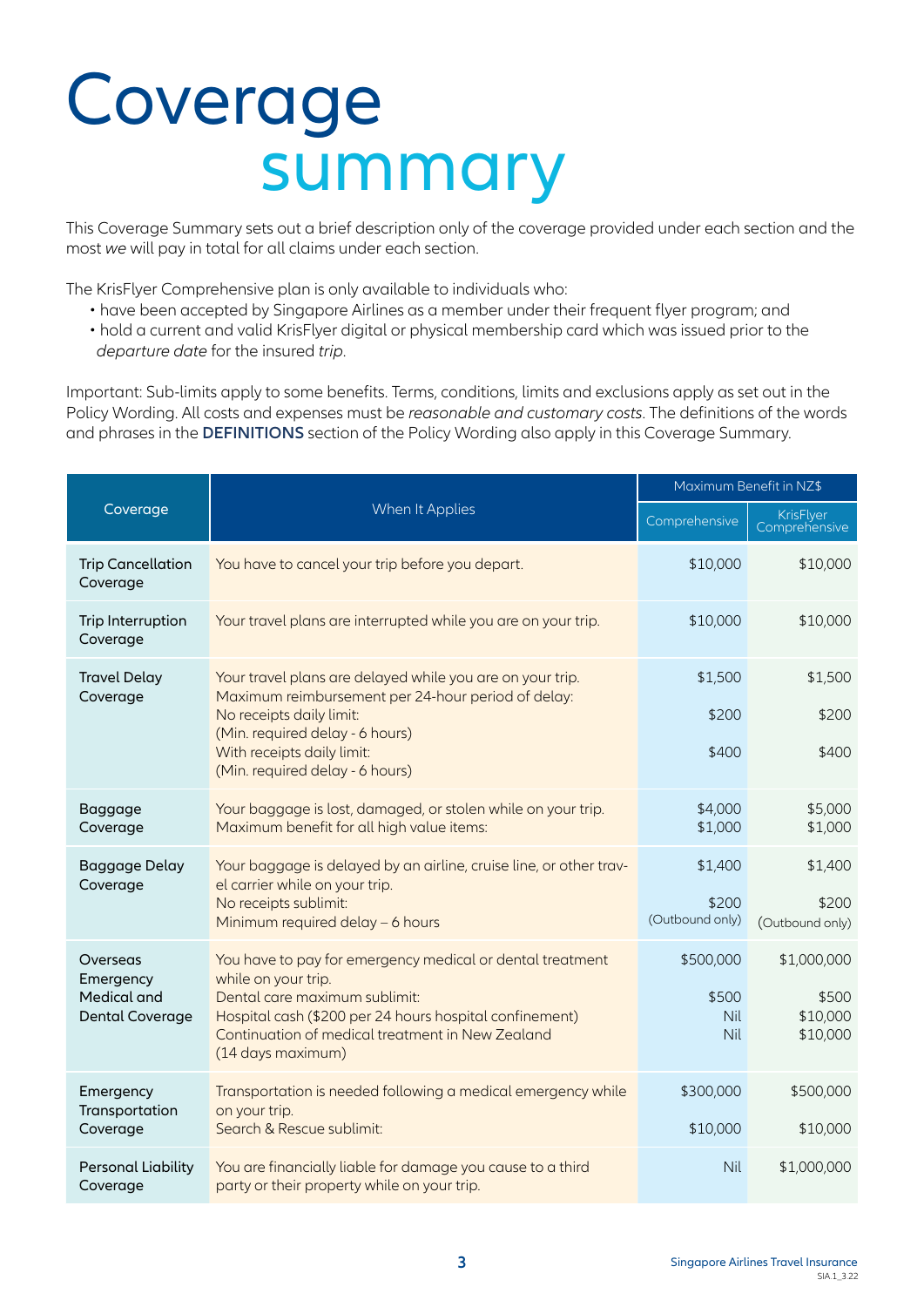| <b>Travel Accident</b><br>Coverage   | You suffer a death or disability as a result of a travel accident<br>during your trip.<br>Loss of sight or limb(s): | \$150,000<br>\$50,000 | \$150,000<br>\$50,000 |
|--------------------------------------|---------------------------------------------------------------------------------------------------------------------|-----------------------|-----------------------|
| <b>Rental Car Excess</b><br>Coverage | Your rental car is damaged or stolen while on your trip.                                                            | Nil                   | \$750                 |
| <b>Personal Money</b><br>Coverage    | Your means of payment is lost or stolen or your cash is stolen<br>while on your trip.                               | Nil                   | \$650                 |
| Loss of Travel<br>Documents          | Your ID or travel document is stolen, lost or damaged while on<br>your trip.                                        | Nil                   | \$650                 |

# Important matters

### Who We Are

This *policy* is issued and managed by **AWP Services New Zealand Limited trading as Allianz Partners, Level 3, 1 Byron Avenue, Takapuna, Auckland 0622** and underwritten by **The Hollard Insurance Company Pty Ltd ABN 78 090 584 473 (Incorporated in Australia), ("Hollard"), Level 26, 188 Quay Street, Auckland 1010**.

This document is *our* International Travel Insurance Policy Wording for Singapore Airlines.

## What This Policy Includes

This travel insurance *policy* covers only the sudden and unexpected specific situations, events, and losses included in this *policy*, and only under the terms and conditions described. *You* need to read this *policy* carefully and note the exclusions in each section along with the General Exclusions to make sure *you* understand it and ensure that it meets *your* needs.

If *you* need any clarification on *your* coverage or *our* Policy Wording please contact *our* Customer Care Team on Toll Free **0800 800 048**.

*Your policy* consists of three parts:

1. The Policy Wording (including the Coverage Summary); and

- 2. The Certificate of Insurance; and
- 3. Any other document *we* tell *you* forms part of *your policy*.

Please retain these documents in a safe place.

**IMPORTANT:** *We* provide the cover specified in this Policy Wording subject to its terms, conditions, limits, sub-limits and exclusions. Not every loss is covered, even if it is due to something sudden, unexpected, or out of *your* control. Please refer to the **GENERAL EXCLUSIONS** section of this document for exclusions applicable to all coverages under *your policy*.

## Who This Policy Covers

#### Who is eligible to be insured on this policy?

*You* are eligible for this *policy* if *you* meet the following criteria.

*You* ordinarily reside in New Zealand and *you*:

- a) are a *New Zealand resident* or *temporary resident*; and
- b) *you* will purchase *your policy* in New Zealand before *you* start *your trip*; and
- c) *you* intend to return to New Zealand after *your trip*, even if *your* insurance is purchased with a one-way booking; and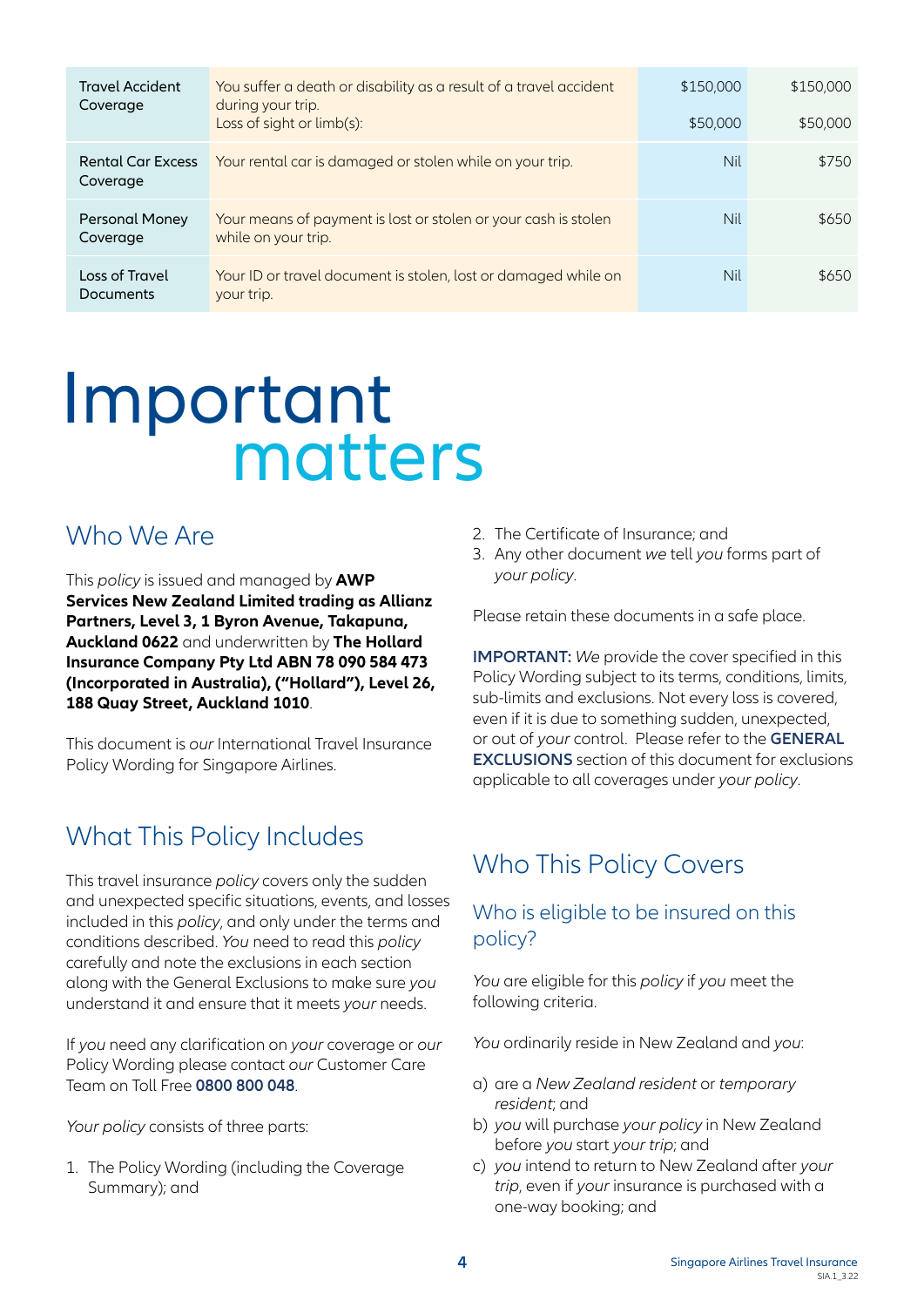d) the *departure date* on *your policy* reflects the date *you* are originally scheduled to begin *your* travel, as shown on *your* travel itinerary.

If requested by *us*, *you* will need to prove *your* eligibility by providing *us* with documentation including but not limited to:

- i) a copy of *your* passport; or
- ii) New Zealand residency documents; or
- iii) a copy of *your* current visa; or
- iv) other official documents confirming *your* right to reside in New Zealand; and
- v) a copy of *your* travel itinerary.

## Cooling-Off Period

If *you* are not completely satisfied with the extent of cover provided by this *policy*, *you* may cancel this *policy* within 14 days after *you* are issued with *your* Certificate of Insurance. *You* will be given a full refund of the premium *you* have paid, provided *you* have not started *your trip* and *you* do not wish to make a claim or exercise any other right under the *policy*.

After the cooling-off period *you* can still cancel *your policy* but *we* will not refund any part of *your* premium if *you* do.

### Emergency Assistance

If during *your trip you* are to be hospitalised, require evacuation or repatriation services, need to make alternative travel or *accommodation* arrangements or have lost *your baggage*, travel documents or money, please notify *us* as soon as possible.

*We* provide *our* customers with easy access to *our* 24-hour emergency assistance service. A phone call will put *you* directly in touch with a medical or travel specialist who will be able to assist *you* and confirm the cover available under *your policy*. *You* will be advised of any steps *you* will need to follow in claiming under *your policy*. *You* can call collect from anywhere in the world for emergency medical and travel assistance.

#### **EMERGENCY PHONE NUMBER**

Reverse charge call through telephone operator: **+64 9 486 6868**

#### **OTHER CONTACT DETAILS**

Email: help@allianz-assistance.co.nz Phone: **0800 800 048**

AWP Services New Zealand Limited trading as Allianz Partners, Level 3, 1 Byron Ave, Takapuna, Auckland 0622 www.allianzpartners.co.nz

## When We May Cancel This Policy

*We* may cancel this *policy* in the following circumstances only, by giving *you* 14 days prior notice by email sent to *your* last known email address supplied to *us*:

- a) If *you* fail to comply with *your* duty of utmost good faith;
- b) If *you* fail to comply with a provision of this *policy*, including a provision relating to the payment of the premium;
- c) If *you* make a fraudulent claim under this *policy*.

### Correctness Of Statements And Fraud

If any claim under this *policy* is in any respect fraudulent, or if any false declaration is made or false or incorrect information is used in support of any claim, then *we* can, at *our* sole discretion, not pay *your* claim and cancel *your* cover under this *policy* from the date that the incorrect statement or fraudulent claim was made.

## Duty Of Disclosure

When *you* apply for insurance or alter this *policy*, *you* have a duty at law, to disclose to *us* all material facts. A material fact is one that may influence a prudent insurer in deciding whether or not to accept the cover and, if so, on what terms and conditions and for what premium.

Examples of information *you* may need to disclose include:

- anything that increases the risk of an insurance claim;
- any criminal conviction subject to the Criminal Records (Clean Slate) Act 2004;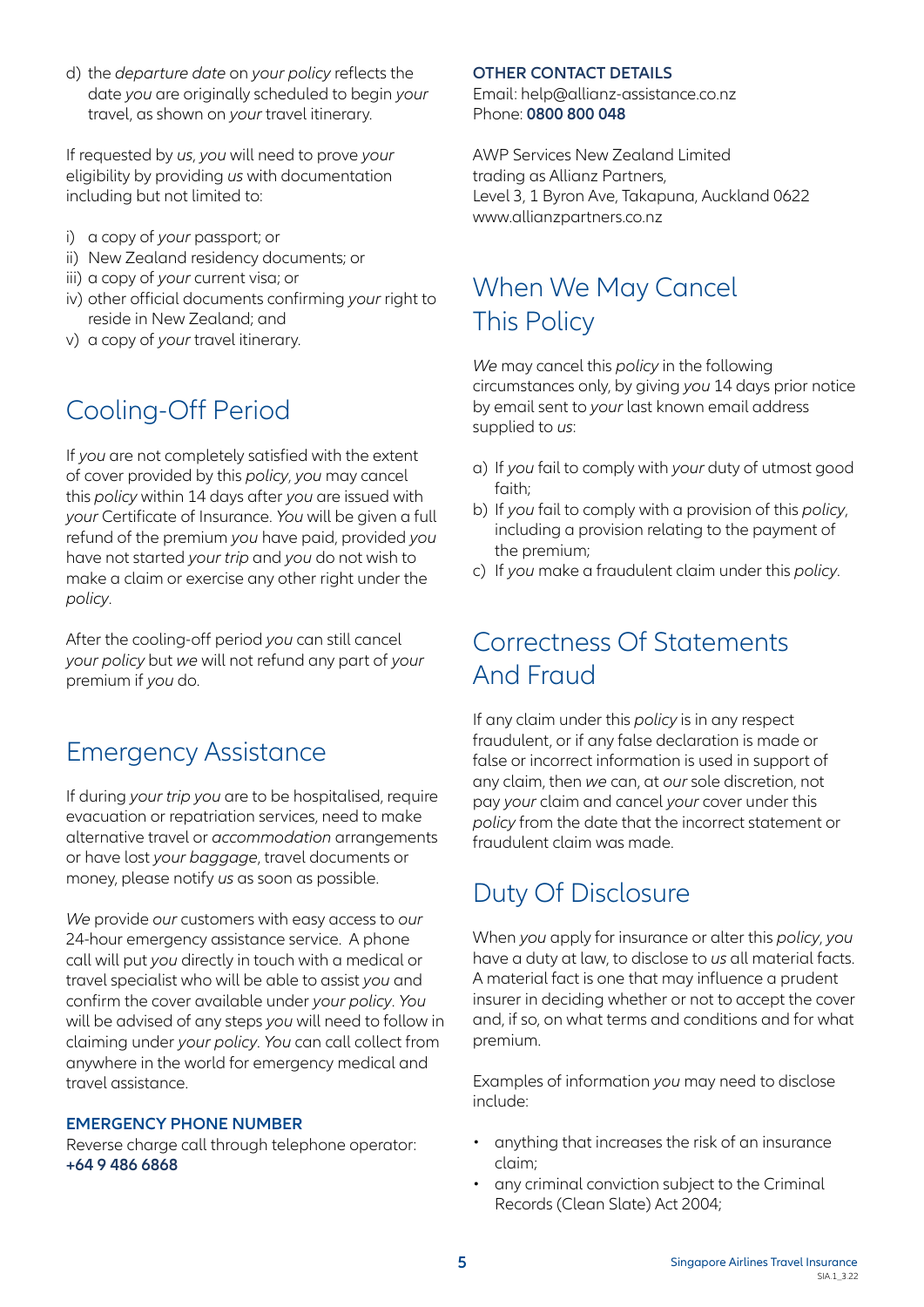- if another insurer has cancelled or refused to insure or renew insurance, has imposed special terms, or refused any claim;
- any insurance claim or loss made or suffered in the past.

These examples are a guide only. If there is any doubt as to whether any particular piece of information needs to be disclosed, this should be referred to *us*. If *you* fail to comply with *your* duty of disclosure it may result in:

- this *policy* being avoided retrospectively with the effect that the *policy* never existed;
- this *policy* being cancelled;
- the amount *we* pay if *you* make a claim being reduced; or
- *us* refusing to pay a claim.

## Change Of Circumstances

During the period of insurance, *you* must tell *us* immediately of any material change in the circumstances surrounding the subject matter of this insurance that:

- increases the risk *we* are insuring, or
- alters the nature of the risk *we* are insuring.

Once *you* have told *us*, *we* may immediately change the terms of this *policy* or cancel it. If *you* fail to tell *us*, *we* may apply these changes retrospectively from the date *you* ought to have reasonably told *us*.

## Jurisdiction And Choice Of Law

This *policy* is governed by and construed in accordance with the laws of New Zealand and *you* agree to submit to the exclusive jurisdiction of the courts of New Zealand. *You* agree that it is *your* intention that this Jurisdiction and Choice of Law clause applies.

### Sanctions Regulation

Notwithstanding anything contained in this *policy we* will not provide cover nor will *we* make any payment or provide any service or benefit to any person or party where providing such cover, payment, service or benefit would expose *us* to or violate any applicable trade or economic sanction or any law or regulation.

### Fair Insurance Code

Hollard is a member of the Insurance Council of New Zealand and adheres to the Fair Insurance Code, which provides *you* with assurance that *we* have high standards of service to our customers. A copy of the Fair Insurance Code is available from the Insurance Council of New Zealand website: www.icnz.org.nz/fair-insurance-code.

### Dispute Resolution Process

If *you* have a complaint or dispute in relation to this insurance, or the services of Allianz Partners or *our* representatives, please call *us* on **0800 800 048** or put the complaint in writing and send it to The Dispute Resolution Department, PO Box 33–313, Takapuna, Auckland 0740, New Zealand, or email *your* complaint to DisputeResolution@allianzassistance.co.nz. *We* will attempt to resolve the matter in accordance with *our* Internal Dispute Resolution procedure.

*We* are registered by law with an independent, external dispute resolution scheme. To obtain a copy of *our* External Dispute Resolution process, please contact *us*.

If *your* complaint or dispute is not satisfactorily resolved, *we* will provide *you* with information on *our* External Dispute Resolution provider.

## Privacy Notice

To arrange and manage your insurance and provide you with our services, we (in this Privacy Notice "we", "our" and "us" means AWP Services New Zealand Limited trading as Allianz Partners of Level 3, 1 Byron Avenue, Takapuna, Auckland 0622, and our agents) collect, store, use and disclose your personal information including sensitive information. We usually collect it directly from you but also from others (including those authorised by you such as your family members, travelling companions, your doctors, hospitals, and other persons whom we consider necessary including our agents). We are the "data controller" and are responsible for ensuring your personal information is used and protected in accordance with applicable laws and regulations. Personal information we collect includes, for example, your name, address, date of birth, phone number, email address, medical information, passport details, bank account details, as well as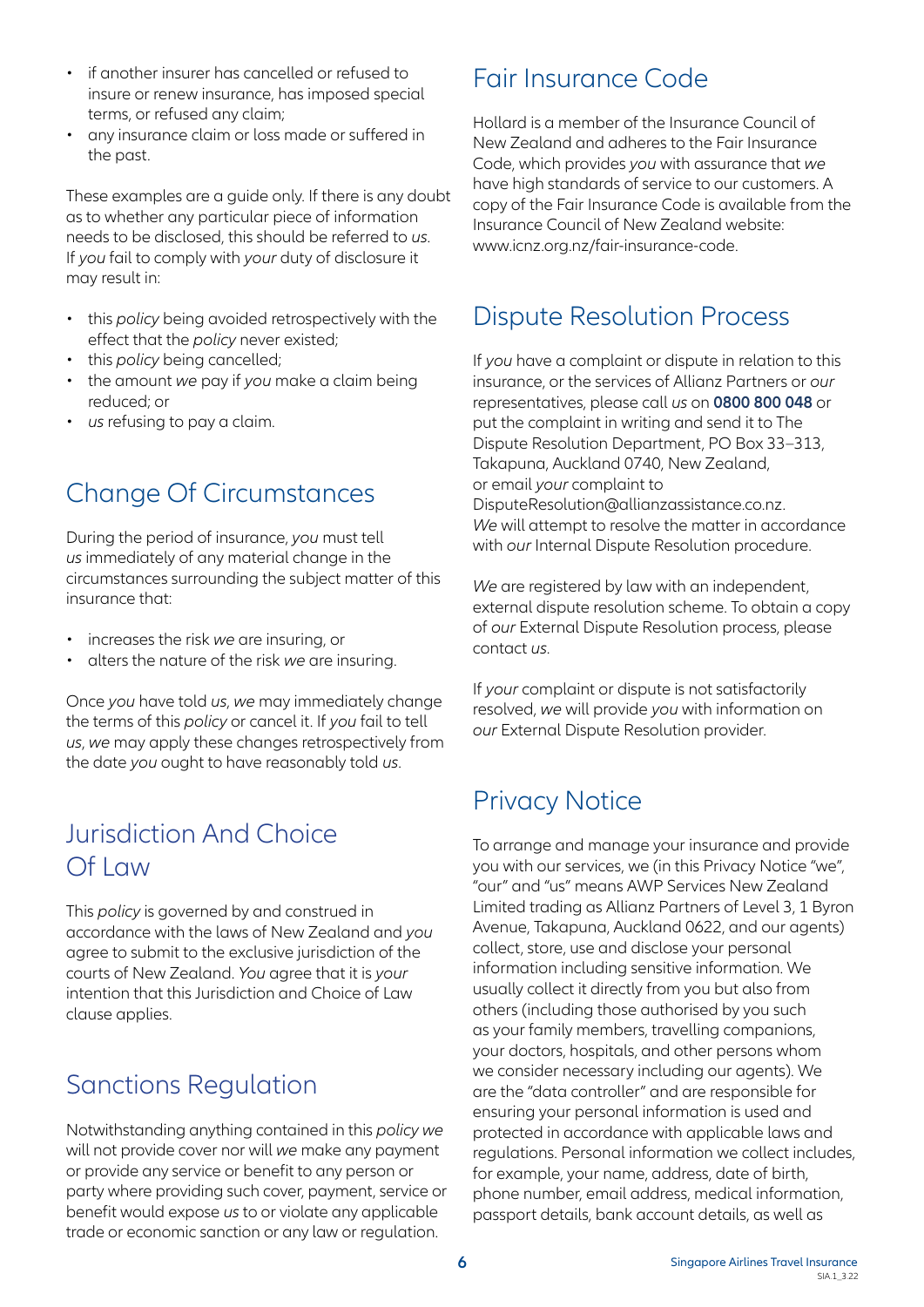other information we collect when you visit our website such as your IP address and online preferences.

Any personal information provided to us is used by us and our agents to evaluate and arrange your insurance. We also use it to administer and provide the insurance services and manage your and our rights and obligations in relation to the insurance services, including managing, processing, investigating claims and screening to comply with economic sanctions obligations. We may also collect, use and disclose it for product development, marketing (where permitted by law or with your consent), customer data analytics, research, IT systems maintenance and development, recovery against third parties, fraud investigations and for other purposes with your consent or where authorised by law. We do not use sensitive information for marketing purposes or provide that information to any third parties for marketing.

You authorise us to disclose your personal information to recipients including third parties (some of whom are data processors) in New Zealand and overseas involved in the above processes, such as travel consultants, travel insurance providers and intermediaries, agents, distributors, reinsurers, claims handlers and investigators, cost containment providers, medical and health service providers, overseas data storage (including "cloud storage") and data handling providers, transportation providers, legal and other professional advisers, your agents, broker and travelling companions, your travel group leader if you travel in a group, your employer if you have a corporate travel policy, your bank if you have bank credit card insurance, the Insurance Claims Register and our related and group companies and Hollard. Some of these third parties may be located in other countries including in Australia, Europe, Asia, Canada or the USA. We will use reasonable endeavours to ensure people we disclose your personal information to outside New Zealand are required to protect it in a way that provides comparable safeguards to those set out under New Zealand privacy law, such as via contractual data protection obligations, our group binding corporate rules or because they are subject to laws of another country with comparable protections. However, you acknowledge that sometimes overseas recipients of your personal information may not be required to protect it in a way that provides comparable safeguards to those provided under the New Zealand privacy law.

Where permitted by law or with your consent, we may contact you with offers of products or services (from us, our related companies, as well as offers from our business partners) that we consider may be relevant and of interest to you (including insurance products). This could be via telephone, post, electronic messages (including email) online or via other means. You can withdraw your consent at any time if you no longer wish to receive marketing material or promotional offers from us or our related companies and business partners by calling our Contact Centre on 0800 800 048. The collection of information is required pursuant to the common law duty to disclose all material facts relevant to the insurance sought and is mandatory. If you do not agree with the matters set out in our privacy notice or will not provide us with personal information, we may not be able to provide you with

our services or products, process your application, issue you with a policy or process your claims. We will not retain your personal data for longer than is necessary for the purposes for which it may be lawfully used.

You can: (1) seek access to your personal data and ask about its origin, the purposes of the processing, and details of the data controller or data processor and the parties to whom it may be disclosed; (2) correct and update your personal information (subject to the provisions of applicable privacy legislation), and (3) ask for a copy of your personal data in an electronic format for yourself or for someone you nominate. You may in some circumstances restrict the processing of your personal data, and request that it be deleted. Where your personal information is used or processed with your specific consent as the sole basis for processing (rather than on a contractual basis or legitimate interest), you may withdraw your consent at any time.

In cases where we cannot comply with your request concerning your personal information, we will give you reasons why. You may not access or correct personal information of others unless you have been authorised by their express consent or are otherwise permitted by law. When you provide personal information to us about other individuals, we rely on you to have first obtained each of those individuals' consent, and have made them aware of the matters set out in this Privacy Notice.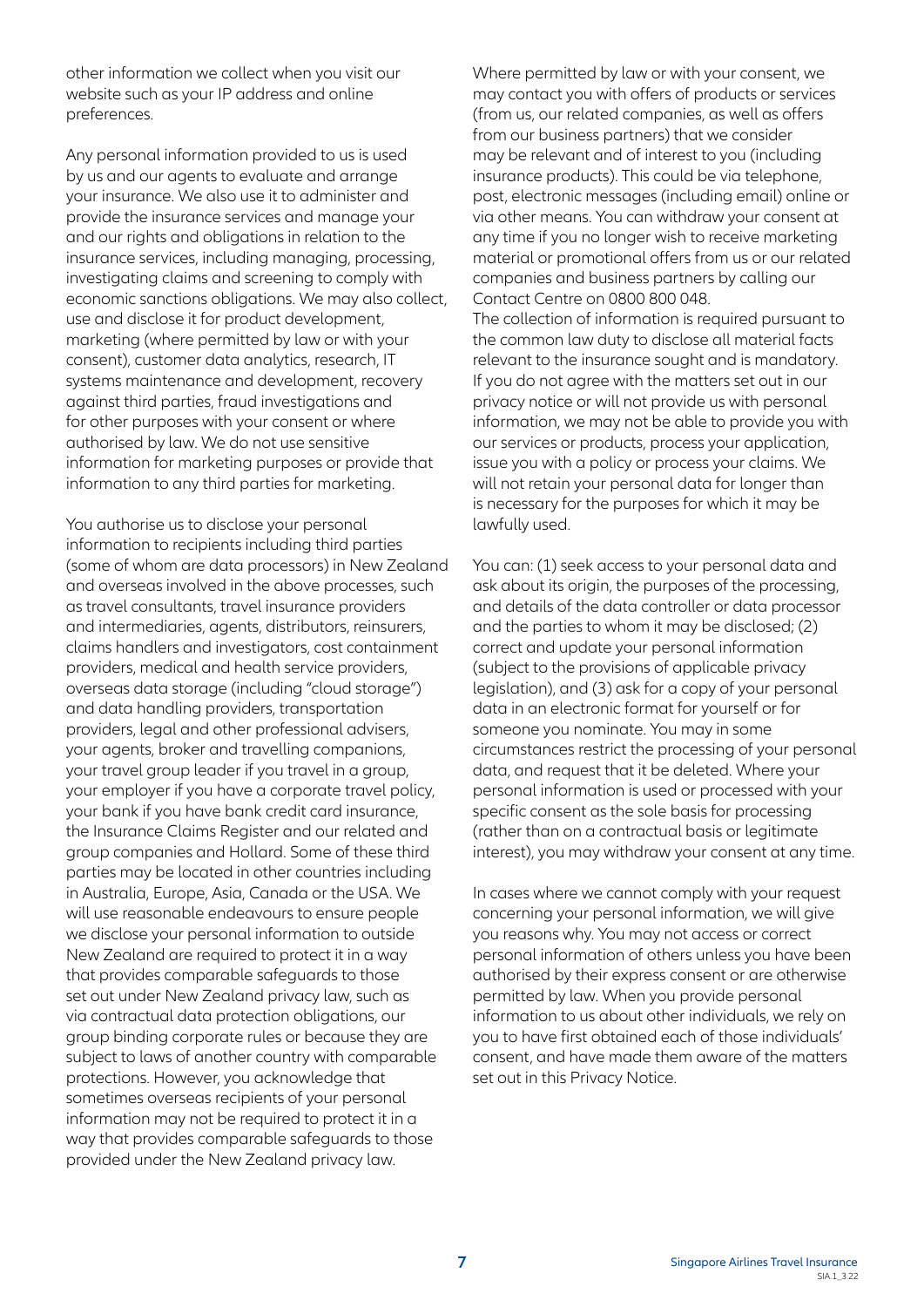If you have a request or complaint concerning your personal information or about this Privacy Notice, please contact: Privacy Officer, Allianz Partners, P.O. Box 33 313, Takapuna, Auckland 0740 or email us at AzPNZ.Privacy@allianz-assistance.co.nz. For urgent assistance please call our Contact Centre on 0800 800 048. You can also contact the Privacy Commissioner at the Office of the Privacy Commissioner, P.O. Box 10 094, The Terrace, Wellington 6143 if you have a complaint.

For more information about our corporate privacy policy and handling of personal information, including further details about access, correction and complaints, please visit our website at www.allianzpartners.co.nz and click on the Privacy Policy link.

## Privacy Act And The Insurance Claims Register (ICR)

The ICR is a database of insurance claims to which participant insurers have access. The purpose of the ICR is to prevent insurance fraud. The ICR is operated by Insurance Claims Register Ltd (ICR), PO Box 474, Wellington. This policy is issued to you on the condition that you authorise us to place details of any claims made against this policy on the database of ICR, where they will be retained and be available for other insurance companies to inspect.

You also authorise us to obtain from ICR personal information about you that is (in our view) relevant to this policy or any claim made against it. You have certain rights of access to and correction of this information, subject to the provisions of applicable privacy legislation.

## **Definitions**

Throughout this *policy*, words and any form of the word appearing in italics have the meaning detailed in this section.

| Accident                   | An unexpected and unintended event that causes injury, property damage, or both.                                                                                                                                                                                                                                               |
|----------------------------|--------------------------------------------------------------------------------------------------------------------------------------------------------------------------------------------------------------------------------------------------------------------------------------------------------------------------------|
| Accommodation              | A hotel or any other kind of lodging for which you make a reservation or where you<br>stay and incur an expense.                                                                                                                                                                                                               |
| <b>Adoption proceeding</b> | A mandatory legal proceeding or other meeting required by law to be attended by<br>you as a prospective adoptive parent(s) in order to legally adopt a minor child.                                                                                                                                                            |
| Baggage                    | Personal property you take with you or acquire on your trip. Refer to the Baggage<br>Coverage Section for details about any items that are not covered.                                                                                                                                                                        |
| <b>Climbing sports</b>     | An activity utilising harnesses, ropes, belays, crampons, or ice axes. It does not<br>include supervised climbing on artificial surfaces intended for recreational climbing.                                                                                                                                                   |
| Cohabitant                 | A person you currently live with and have lived with for at least 12 consecutive<br>months and who is at least 18 years old.                                                                                                                                                                                                   |
| <b>Computer System</b>     | Any computer, hardware, software, or communication system or electronic device<br>(including but not limited to smart phone, laptop, tablet, wearable device), server,<br>cloud, microcontroller, or similar system, including any associated input, output, data<br>storage device, networking equipment, or backup facility. |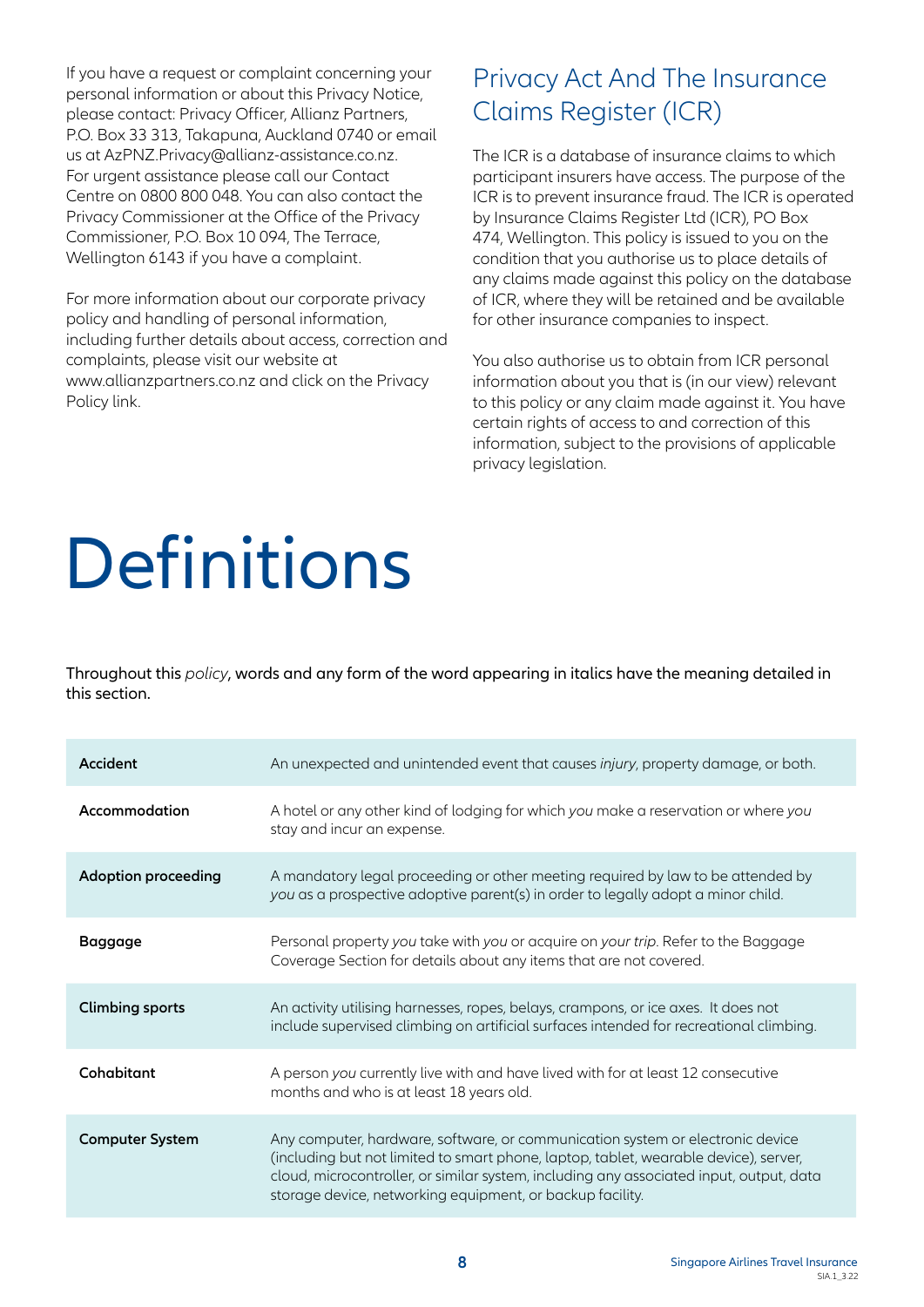| <b>Covered reasons</b> | The specifically named situations or events for which you are covered under<br>this policy.                                                                                                                                                                                   |
|------------------------|-------------------------------------------------------------------------------------------------------------------------------------------------------------------------------------------------------------------------------------------------------------------------------|
| <b>Cyber Risk</b>      | Any loss, damage, liability, claim, cost, or expense of any nature directly or indirectly<br>caused by, contributed to by, resulting from, or arising out of or in connection with,<br>any one or more instances of any of the following:                                     |
|                        | 1. any unauthorised, malicious, or illegal act, or the threat of such act(s), involving<br>access to, or the processing, use, or operation of, any computer system;                                                                                                           |
|                        | 2. any error or omission involving access to, or the processing, use, or operation of<br>any computer system;                                                                                                                                                                 |
|                        | 3. any partial or total unavailability or failure to access, process, use, or operate any<br>computer system; or                                                                                                                                                              |
|                        | Any loss of use, reduction in functionality, repair, replacement, restoration or<br>reproduction of any data, including any amount pertaining to the value of such data.                                                                                                      |
| Departure date         | The date on which you are originally scheduled to begin your travel, as shown on<br>your travel itinerary.                                                                                                                                                                    |
| Doctor                 | Someone who is legally authorised to practice medicine or dentistry and is licensed if<br>required. This cannot be you, a travelling companion, your family member, a<br>travelling companion's family member, the sick or injured person, or that person's<br>family member. |
| Epidemic               | A contagious disease recognized or referred to as an epidemic by a representative of<br>the World Health Organization (WHO) or an official government authority.                                                                                                              |
|                        |                                                                                                                                                                                                                                                                               |
| <b>Family member</b>   | Your:                                                                                                                                                                                                                                                                         |
|                        | 1. spouse (by marriage, common law, domestic partnership, or civil union);                                                                                                                                                                                                    |
|                        | 2. cohabitants;                                                                                                                                                                                                                                                               |
|                        | 3. parents and stepparents;                                                                                                                                                                                                                                                   |
|                        | 4. children, stepchildren, foster children, adopted children, or children currently<br>in the adoption process;                                                                                                                                                               |
|                        | 5. siblings;                                                                                                                                                                                                                                                                  |
|                        | 6. grandparents and grandchildren;                                                                                                                                                                                                                                            |
|                        | 7. the following in-laws: mother, father, son, daughter, brother, sister,<br>and grandparent;                                                                                                                                                                                 |
|                        | 8. aunts, uncles, nieces, and nephews;                                                                                                                                                                                                                                        |
|                        | 9. legal guardians and wards;                                                                                                                                                                                                                                                 |
|                        | 10. paid, live-in caregivers; and                                                                                                                                                                                                                                             |
|                        | 11. service animals.                                                                                                                                                                                                                                                          |
| First responder        | Emergency personnel (such as a police officer, emergency medical technician, or<br>firefighter) who are among those responsible for going immediately to the scene of<br>an accident or emergency to provide aid and relief.                                                  |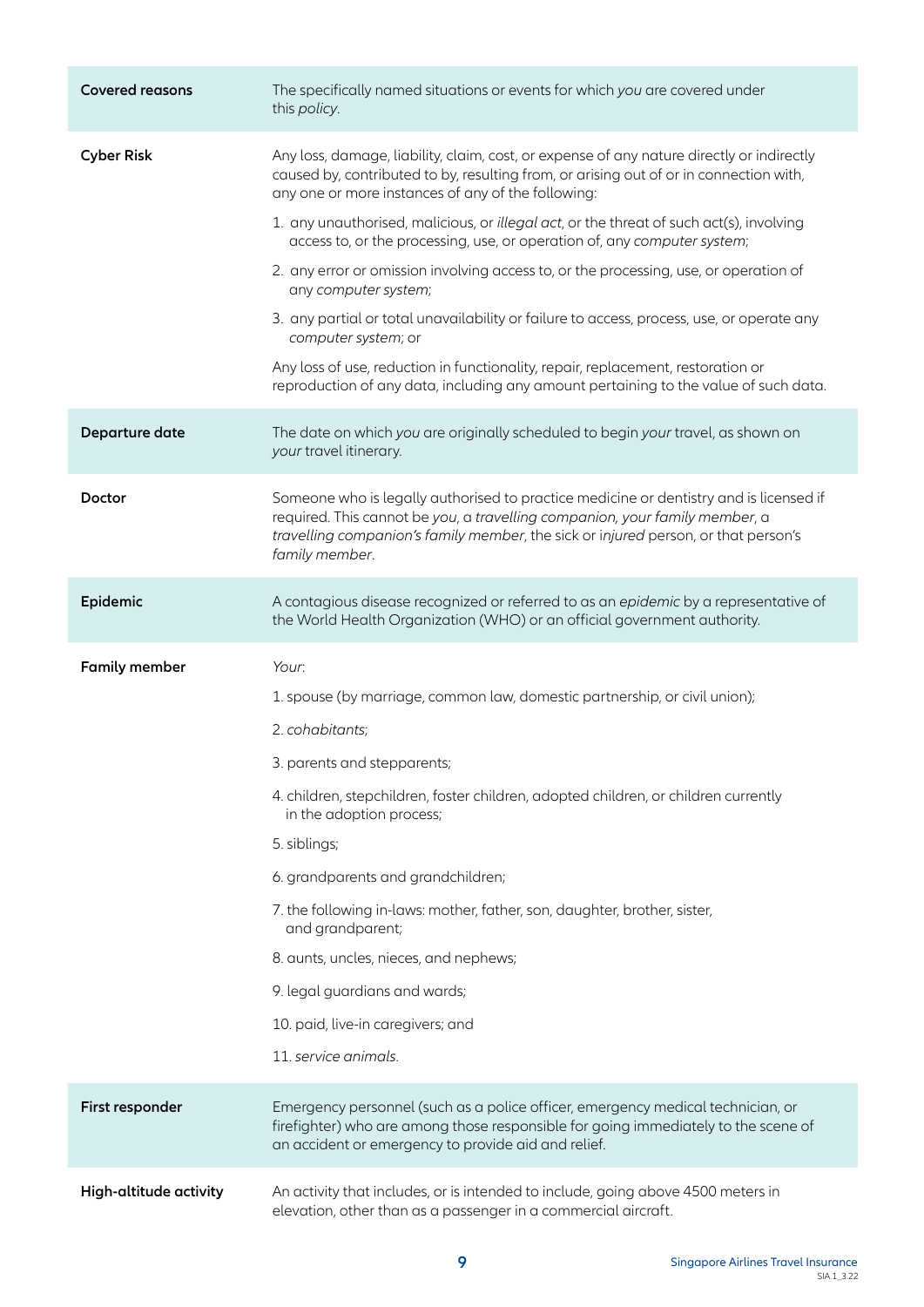| High value items               | Collectibles, jewellery, watches, gems, pearls, furs, cameras (including video<br>cameras) and related equipment, musical instruments, professional audio<br>equipment, binoculars, telescopes, sporting equipment, hearing aids, prescription<br>eyewear, contact lenses, artificial teeth, prosthetics, orthopaedic devices,<br>wheelchairs, mobility devices, medical equipment, mobile devices, smartphones,<br>computers, radios, drones, robots, , and other electronics, including parts and<br>accessories for the aforementioned items. |
|--------------------------------|--------------------------------------------------------------------------------------------------------------------------------------------------------------------------------------------------------------------------------------------------------------------------------------------------------------------------------------------------------------------------------------------------------------------------------------------------------------------------------------------------------------------------------------------------|
| Hospital                       | An acute care facility that has a primary function of diagnosing and treating sick and<br>injured people under the supervision of doctors. It must:<br>1. be primarily engaged in providing inpatient diagnostic and therapeutic services;<br>2. have organised departments of medicine and major surgery; and<br>3. be licensed where required.                                                                                                                                                                                                 |
| Illegal act                    | An act that violates the law where it is committed.                                                                                                                                                                                                                                                                                                                                                                                                                                                                                              |
| <b>Injury</b>                  | External or internal bodily injury caused solely and directly by violent, accidental,<br>external and discernible means.                                                                                                                                                                                                                                                                                                                                                                                                                         |
| KrisFlyer member               | An individual who:<br>• has been accepted by Singapore Airlines as a member under their<br>frequent flyer program; and<br>• holds a current and valid KrisFlyer digital or physical membership card which<br>was issued prior to the departure date for the insured trip.                                                                                                                                                                                                                                                                        |
| Local public<br>transportation | Local, commuter, or other urban transit system carriers (such as commuter rail, city<br>bus, subway, ferry, taxi, for-hire driver, or other such carriers) that transport you or a<br>travelling companion less than 150 kilometers.                                                                                                                                                                                                                                                                                                             |
| Mechanical<br>breakdown        | A mechanical issue, which prevents the vehicle from being driven normally, including<br>an electrical issue, flat tyre, or running out of fluids (except fuel).                                                                                                                                                                                                                                                                                                                                                                                  |
| <b>Medical escort</b>          | A professional person contracted by our medical team to accompany an ill or injured<br>person while they are being transported. A medical escort is trained to provide<br>medical care to the person being transported. This cannot be a friend, travelling<br>companion, or family member.                                                                                                                                                                                                                                                      |
| <b>Medically necessary</b>     | Treatment that is required for your illness, injury, or medical condition, consistent with<br>your symptoms, and can safely be provided to you. Such treatment must meet the<br>standards of good medical practice and is not for your or the provider's convenience.                                                                                                                                                                                                                                                                            |
| <b>Mental illness</b>          | Means any illness, condition or disorder listed in the current edition of the Diagnostic<br>and Statistical Manual of Mental Disorders.                                                                                                                                                                                                                                                                                                                                                                                                          |
| <b>Natural disaster</b>        | A large-scale extreme weather or geological event that damages property, disrupts<br>transportation or utilities, or endangers people, including without limitation:<br>earthquake, fire, flood, hurricane, or volcanic eruption.                                                                                                                                                                                                                                                                                                                |
| Pandemic                       | An epidemic that is recognised or referred to as a pandemic by a representative of<br>the World Health Organization (WHO) or an official government authority.                                                                                                                                                                                                                                                                                                                                                                                   |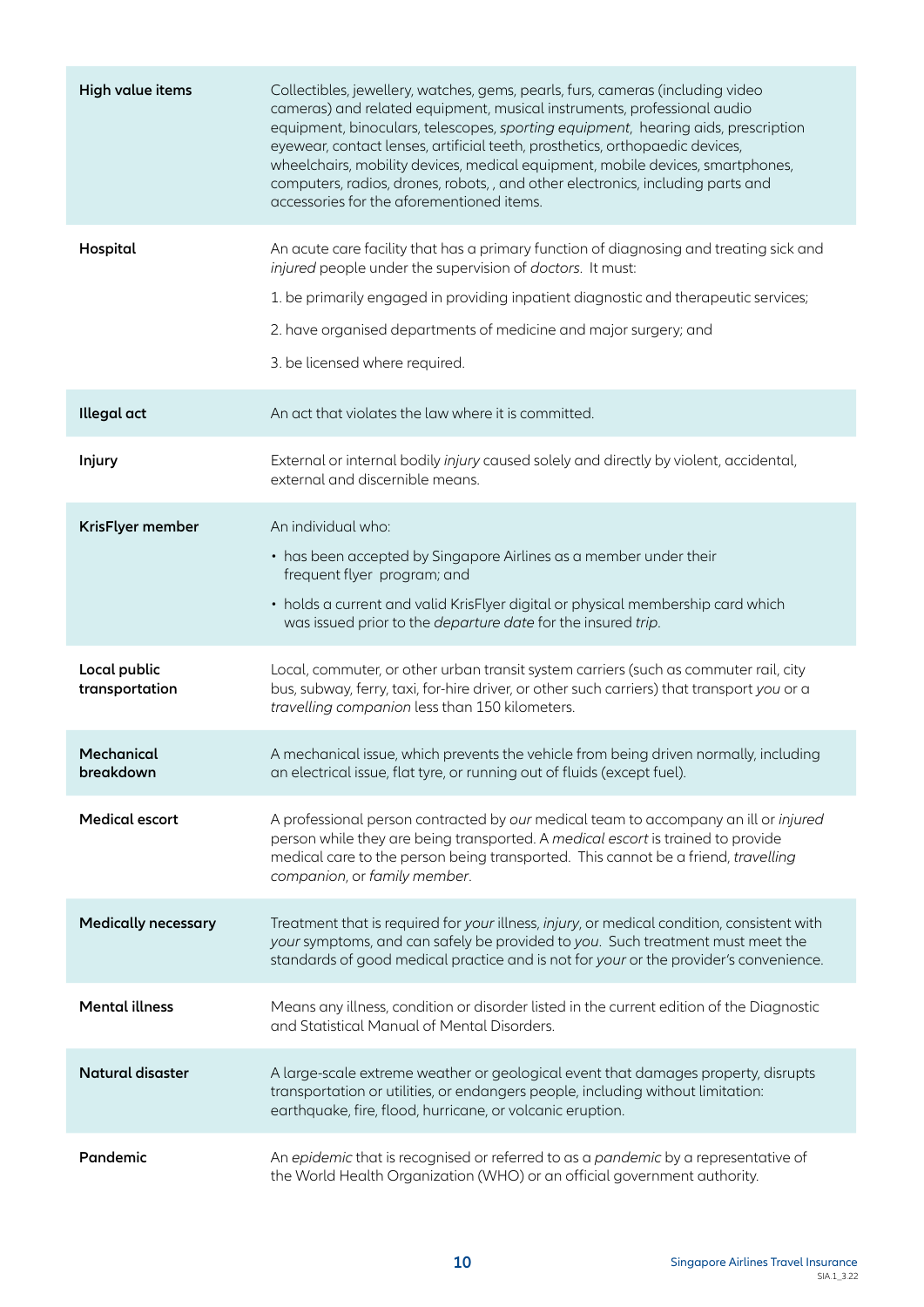| Permanent<br>disablement                 | An injury which within 90 days from the accident, results in paraplegia, quadriplegia,<br>tetraplegia, the loss of one or more limbs, loss of sight in one or both eyes, loss of<br>hearing in both ears, or total loss of speech.                                                                                                                                                                                                                                                                                                                                                                                                                                                                                                                                                                                                                                                                           |
|------------------------------------------|--------------------------------------------------------------------------------------------------------------------------------------------------------------------------------------------------------------------------------------------------------------------------------------------------------------------------------------------------------------------------------------------------------------------------------------------------------------------------------------------------------------------------------------------------------------------------------------------------------------------------------------------------------------------------------------------------------------------------------------------------------------------------------------------------------------------------------------------------------------------------------------------------------------|
| Personal money                           | Any of the following that are held for personal and not business purposes: cash,<br>bank cards, credit cards, postal or money orders, current postage stamps, traveller's<br>cheques, admission tickets, travel tickets, coupons, gift cards or vouchers which have<br>a monetary value.                                                                                                                                                                                                                                                                                                                                                                                                                                                                                                                                                                                                                     |
| Policy                                   | This travel insurance contract. This Policy Wording, your Certificate of Insurance and<br>any other document we tell you forms part of your policy.                                                                                                                                                                                                                                                                                                                                                                                                                                                                                                                                                                                                                                                                                                                                                          |
| <b>Political risk</b>                    | Any kind of events, organised resistance or actions intending or implying the<br>intention to overthrow, supplant or change the existing ruler or constitutional<br>government, including but not limited to:<br>• Nationalization;<br>• Confiscation;<br>• Expropriation (including Selective Discrimination and Forced Abandonment);<br>• Deprivation;<br>• Requisition;<br>• Revolution;<br>• Rebellion;<br>• Insurrection;<br>• Civil commotion assuming to proportion of or amounting to an uprising;<br>• Military and usurped power.                                                                                                                                                                                                                                                                                                                                                                  |
| <b>Primary residence</b>                 | Your permanent, fixed home address in New Zealand for legal and tax purposes.                                                                                                                                                                                                                                                                                                                                                                                                                                                                                                                                                                                                                                                                                                                                                                                                                                |
| <b>Pre-existing medical</b><br>condition | Any medical or physical conditions, injuries, signs, symptoms or circumstances:<br>a) which you are aware of, or ought to have been aware of; or<br>b) for which advice, care, treatment, medication or medical attention has been<br>sought, given or recommended; or<br>c) which have been diagnosed as a medical condition or illness, or which are<br>indicative of an illness; or<br>d) which are of such a nature to require, or which potentially may require medical<br>attention; and<br>e) which are of such a nature as would have caused a prudent, reasonable person<br>to seek medical attention prior to the start date of cover under this policy.<br>The illness, injury, or medical condition does not need to be formally diagnosed in<br>order to be considered a pre-existing medical condition.<br>This definition applies to you, your family members and your travelling companions. |
| <b>Public place</b>                      | Any area to which the public has access (whether authorised or not) including but<br>not limited to accommodation foyers and grounds, restaurants, public toilets,<br>beaches, airports, railway stations, bus terminals, taxi stands and wharves.                                                                                                                                                                                                                                                                                                                                                                                                                                                                                                                                                                                                                                                           |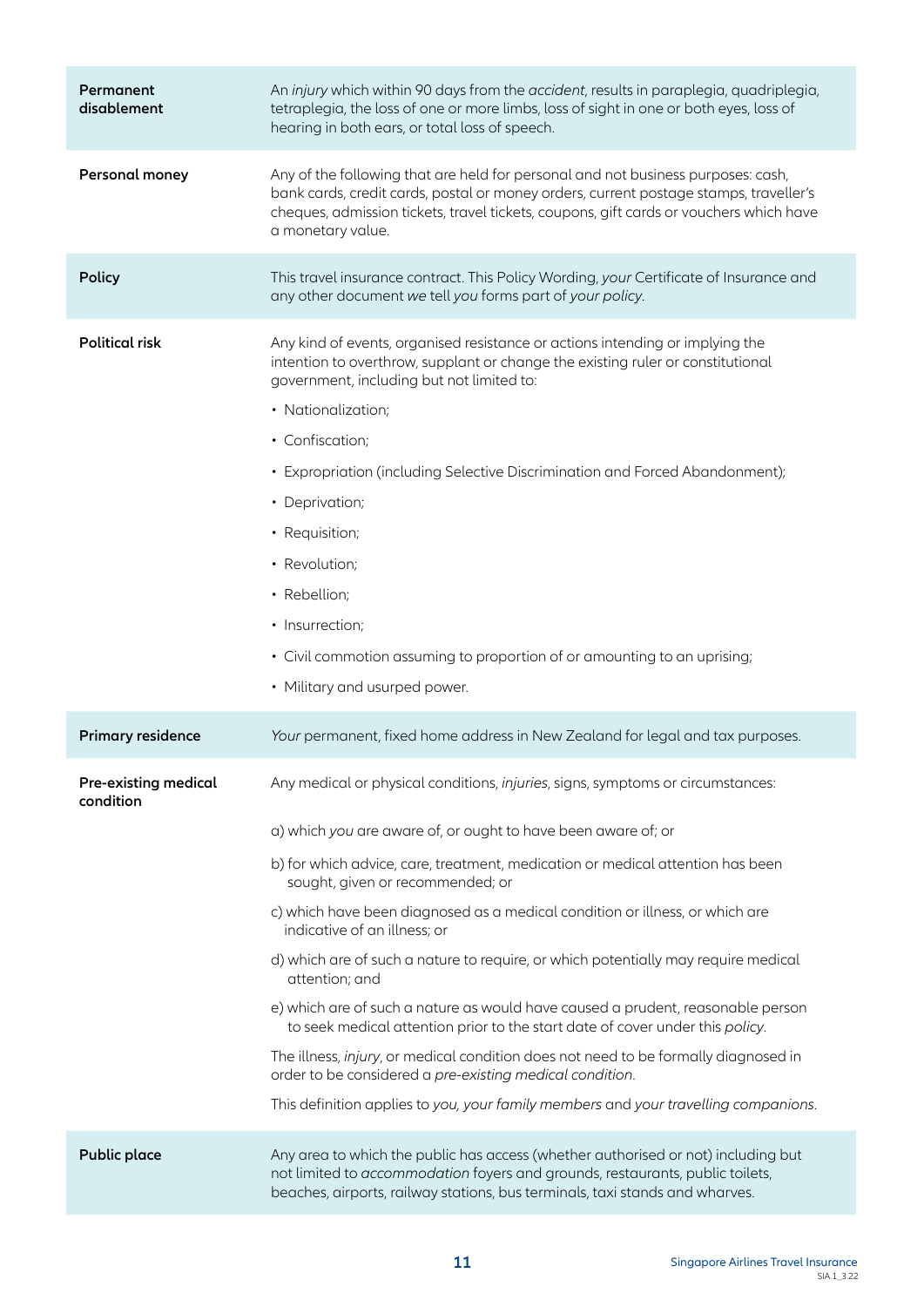| Quarantine                        | Mandatory involuntary confinement by order or other official directive of a<br>government, public or regulatory authority, or the captain of a commercial vessel on<br>which you are booked to travel during your trip, which is intended to stop the spread<br>of a contagious disease to which you or a travelling companion has been exposed.                                                                                                                                                                                                                                                                                                                                          |
|-----------------------------------|-------------------------------------------------------------------------------------------------------------------------------------------------------------------------------------------------------------------------------------------------------------------------------------------------------------------------------------------------------------------------------------------------------------------------------------------------------------------------------------------------------------------------------------------------------------------------------------------------------------------------------------------------------------------------------------------|
| Reasonable and<br>customary costs | The amount usually charged for a specific service in a particular geographic area.<br>The charges must be appropriate to the availability and complexity of the service,<br>the availability of needed parts/materials/supplies/equipment, and the availability<br>of appropriately skilled and licensed service providers.                                                                                                                                                                                                                                                                                                                                                               |
| Refund                            | Cash, credit, or a voucher for future travel that you are eligible to receive from a<br>travel supplier, or any credit, recovery, or reimbursement you are eligible to receive<br>from your employer, another insurance company, a credit card issuer, or any other<br>entity.                                                                                                                                                                                                                                                                                                                                                                                                            |
| <b>Rental</b> car                 | An automobile or other vehicle designed for use on public roads that you have<br>rented for the period of time shown in a rental car agreement for use on your trip.<br>Refer to the Rental Car Excess Coverage section for details of vehicles which are not<br>covered.                                                                                                                                                                                                                                                                                                                                                                                                                 |
| Rental car agreement              | The contract issued to you by the rental car company that describes all of the terms<br>and conditions of renting a rental car, including your responsibilities and the<br>responsibilities of the rental car company.                                                                                                                                                                                                                                                                                                                                                                                                                                                                    |
| Resident                          | Someone who is a New Zealand citizen or someone who holds a valid New Zealand<br>residence class visa.                                                                                                                                                                                                                                                                                                                                                                                                                                                                                                                                                                                    |
| <b>Return date</b>                | The date on which you are originally scheduled to end your travel, as shown on your<br>travel itinerary                                                                                                                                                                                                                                                                                                                                                                                                                                                                                                                                                                                   |
| Service animal                    | Any dog that is individually trained to do work or perform tasks for the benefit of<br>an individual with a disability, including a physical, sensory, psychiatric, intellectual,<br>or other mental disability. Examples of work or tasks include, but are not limited to<br>guiding people who are blind, alerting people who are deaf, and pulling a<br>wheelchair. Other species of animals, whether wild or domestic, trained or untrained,<br>are not considered service animals. The crime deterrent effects of an animal's pres-<br>ence and the provision of emotional support, well-being, comfort, or companionship<br>are not considered work or tasks under this definition. |
| Severe weather                    | Hazardous weather conditions including but not limited to windstorms, hurricanes,<br>tornados, fog, hailstorms, rainstorms, snow storms, or ice storms.                                                                                                                                                                                                                                                                                                                                                                                                                                                                                                                                   |
| <b>Sporting equipment</b>         | Equipment or goods used to participate in a sport.                                                                                                                                                                                                                                                                                                                                                                                                                                                                                                                                                                                                                                        |
| <b>Temporary resident</b>         | Someone who holds a temporary visa or permit which allows them to access all<br>publicly funded health and disability services in New Zealand.                                                                                                                                                                                                                                                                                                                                                                                                                                                                                                                                            |
| <b>Terrorist event</b>            | An act, including but not limited to the use of force or violence, of any person or<br>group(s) of persons, whether acting alone or on behalf of or in connection with any<br>organisation(s), which constitutes terrorism as recognized by the government<br>authority or under the laws of New Zealand and is committed for political, religious,<br>ethnic, ideological or similar purposes, including but not limited to the intention to<br>influence any government and/or to put the public, or any section of the public, in<br>fear. It does not include general civil disorder or unrest, protest, rioting, political risk,<br>or acts of war.                                  |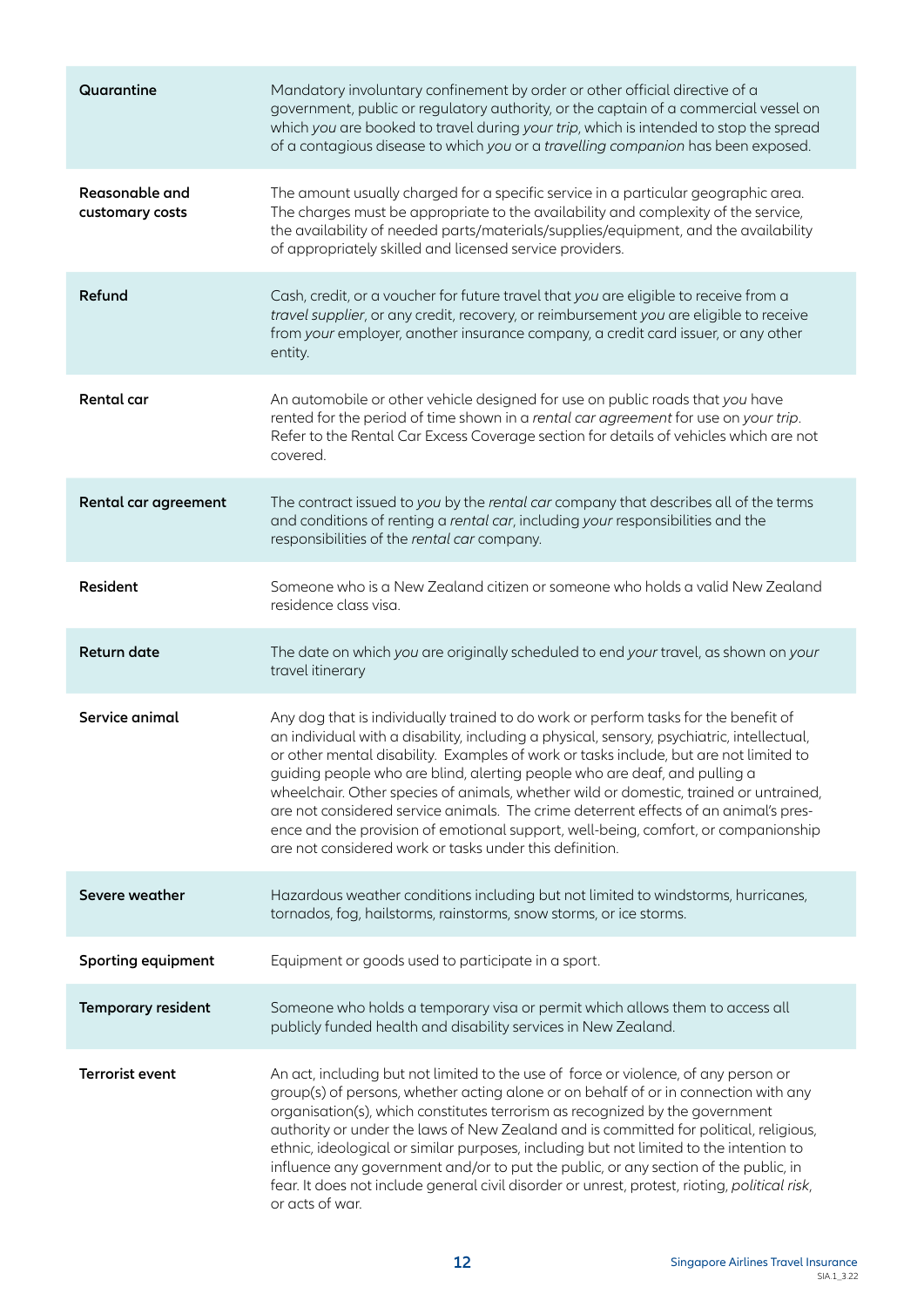| <b>Traffic Accident</b>     | An unexpected and unintended traffic-related event, other than mechanical<br>breakdown, that causes injury, property damage, or both.                                                                                                                                                                                                                                                                                                                                                                                                                                                                                                        |
|-----------------------------|----------------------------------------------------------------------------------------------------------------------------------------------------------------------------------------------------------------------------------------------------------------------------------------------------------------------------------------------------------------------------------------------------------------------------------------------------------------------------------------------------------------------------------------------------------------------------------------------------------------------------------------------|
| <b>Travel carrier</b>       | A company licensed to commercially transport passengers between cities for a fee<br>by land, air, or water. It does not include:<br>1. rental vehicle companies;<br>2. private or non-commercial transportation carriers;<br>3. chartered transportation, except for group transportation chartered by<br>your tour operator; or<br>4. local public transportation.                                                                                                                                                                                                                                                                          |
| <b>Travel supplier</b>      | A travel agent, tour operator, airline, cruise line, accommodation, railway company,<br>or other travel service provider.                                                                                                                                                                                                                                                                                                                                                                                                                                                                                                                    |
| <b>Travelling companion</b> | A person with whom you have made arrangements before your policy was issued, to<br>travel with you for at least 75% of the duration of your trip. A group or tour leader is<br>not considered a travelling companion unless you are sharing the same room with<br>the group or tour leader.                                                                                                                                                                                                                                                                                                                                                  |
| <b>Trip</b>                 | Your travel to, within, and/or from a location away from your primary residence,<br>which is originally scheduled to begin on your departure date and end on the<br>coverage end date listed on your Certificate of Insurance. The maximum duration of<br>your trip cannot exceed 90 days.                                                                                                                                                                                                                                                                                                                                                   |
| <b>Unattended</b>           | Leaving your baggage and any personal effects including money and identity<br>documents:<br>1. with a person who is not named on your Certificate of Insurance or who is not<br>a travelling companion or who is not a family member; or<br>2. with a person who is named on your Certificate of Insurance or who is a<br>travelling companion or who is a family member but who fails to keep your<br>baggage and effects under close supervision; or<br>3. where they can be taken without your knowledge; or<br>4. at such a distance from you or outside of your line of sight, that you are unable<br>to prevent them from being taken. |
| Uninhabitable               | A natural disaster, fire, flood, burglary, or vandalism has caused enough damage<br>(including extended loss of power, gas, or water) to make a reasonable person find<br>their home or destination inaccessible or unfit for use.                                                                                                                                                                                                                                                                                                                                                                                                           |
| We, Us, or Our              | The Hollard Insurance Company Pty Ltd acting through AWP Services New Zealand<br>Limited trading as Allianz Partners.                                                                                                                                                                                                                                                                                                                                                                                                                                                                                                                        |
| You or Your                 | All persons named on the Certificate of Insurance.                                                                                                                                                                                                                                                                                                                                                                                                                                                                                                                                                                                           |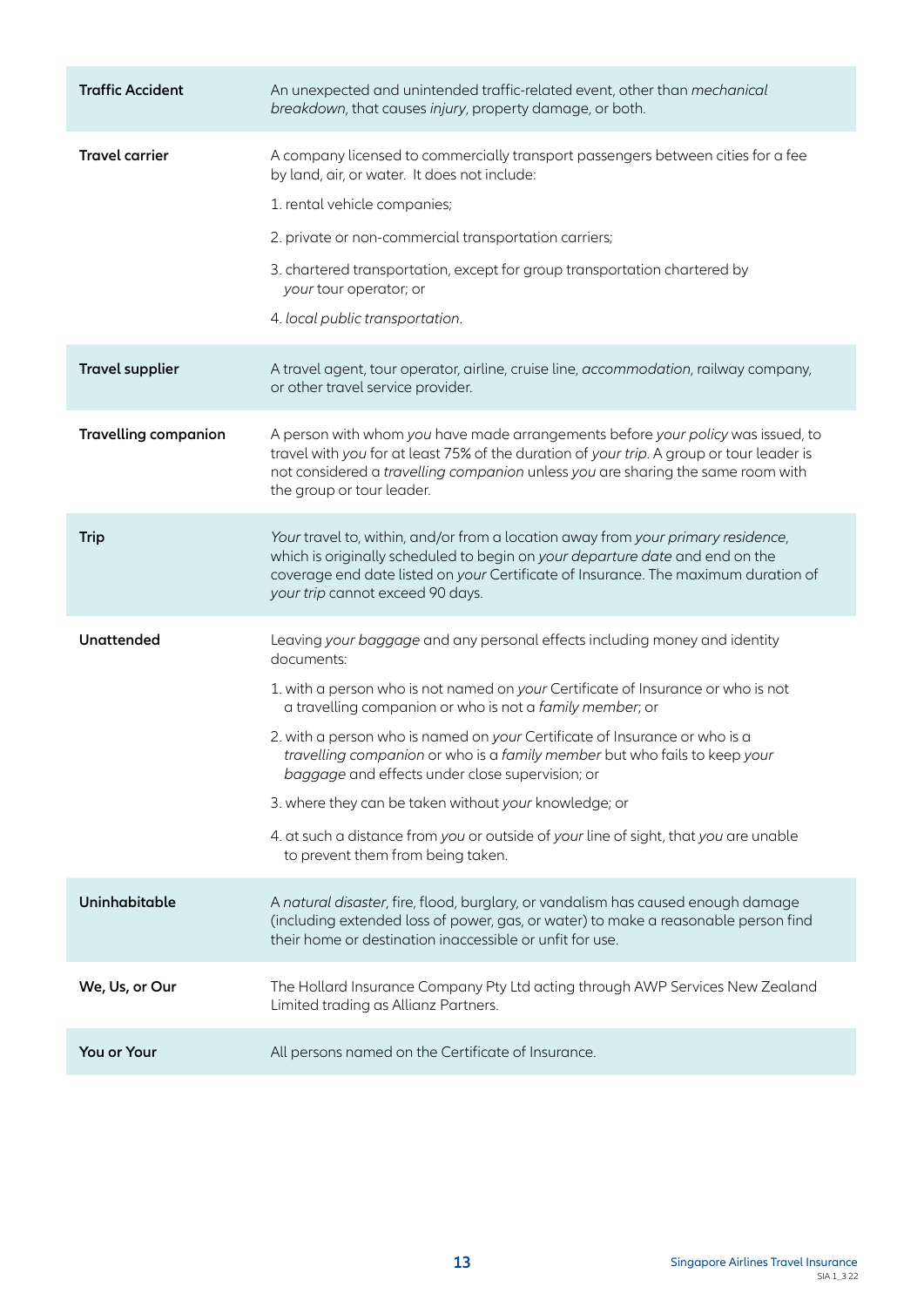## medical conditions Pre-existing

#### Important information about pre-existing medical conditions

When used in this Policy Wording or in any other documents which form part of *your policy*, the phrase *pre-existing medical condition* has a special meaning:

*Pre-existing medical condition(s)* means any medical or physical conditions, *injuries*, signs, symptoms or circumstances:

- a) which *you* are aware of, or ought to have been aware of; or
- b) for which advice, care, treatment, medication or medical attention has been sought, given or recommended; or
- c) which have been diagnosed as a medical condition or illness, or which are indicative of an illness; or
- d) which are of such a nature to require, or which potentially may require medical attention; and
- e) which are of such a nature as would have caused a prudent, reasonable person to seek medical attention prior to the start date of cover under this *policy*.

The illness, *injury*, or medical condition does not need to be formally diagnosed in order to be considered a *pre-existing medical condition*.

This definition applies to *you, your family members* and *your travelling companions*.

*You* can also find this definition of '*pre-existing medical condition*' in the DEFINITIONS section of this Policy Wording.

#### General exclusion for pre-existing medical conditions

It is important to know that this *policy* does not provide coverage for any loss that results directly or indirectly from, or that is related to:

- a) *your pre-existing medical condition(s)*; or
- b) *pre-existing medical condition(s)* of *your travelling companion*; or
- c) *pre-existing medical condition(s)* of *your family members*.

Please also refer to the **GENERAL EXCLUSIONS** if:

- *you* are travelling against the medical advice of a *doctor*;
- *you* are travelling with the intention of obtaining medical treatment.

## begins and ends When your coverage

#### Coverage start and end dates:

*Your policy's* coverage effective date and coverage end date are shown on *your* Certificate of Insurance.

*Your policy* is effective once the required premium is paid and a Certificate of Insurance has been issued to *you*.

Cover is only provided for losses that occur while *your policy* is in effect.

*Your policy* ends on the coverage end date listed in *your* Certificate of Insurance.

However, there are situations where *your policy* may end on a different date. If *your policy* was purchased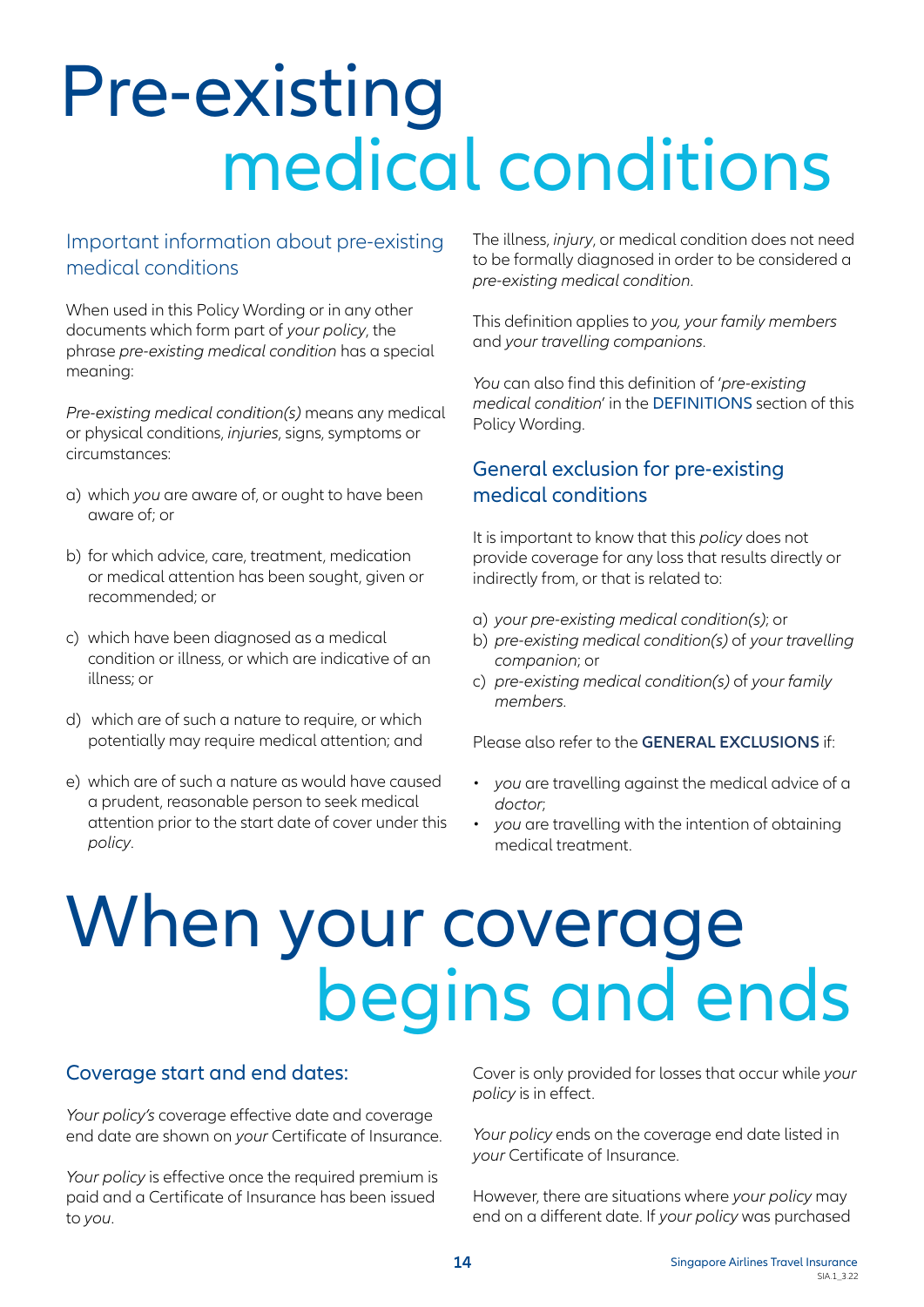with a one-way booking, *your* coverage end date will be the scheduled *return date* for *your trip*, as shown on *your* travel documents (not exceeding 30 days from the *departure date* shown on *your* travel documents).

Additionally, *your policy* will end on the earliest of:

- 1. the coverage end date listed on *your* Certificate of Insurance;
- 2. the day *you* end *your trip* and arrive back to *your primary residence*, if *you* end *your trip* early;
- 3. the day *you* arrive at a medical facility in New Zealand for further care if *you* end *your trip* due to a medical reason;
- 4. the date and time *you* cancel *your policy*;
- 5. the day *you* make a *trip* cancellation claim with *us*.

#### Automatic policy extensions:

If *your* return travel is delayed beyond the end of *your policy* due to a *covered reason* under this *policy*, *we will* extend *your* coverage period until the earliest of when *you*:

- 1. reach *your* final *trip* destination or *your primary residence*;
- 2. decline to continue on to *your* final *trip* destination or *primary residence* once *you* are able;
- 3. decline medical repatriation after *your* treating *doctor* and *we* confirm *you* are medically stable to travel; or
- 4. arrive at a medical facility in New Zealand for further care following a medical evacuation or medical repatriation.

## **Description** of coverages

In this section, *we* will describe the different insurance coverages which are included in *your policy*. *We* explain each type of coverage and the conditions that must be met for the coverage to apply. If the conditions of coverage are not met, *your* claim will not be paid.

**Specific exclusions may apply to individual coverages, and** *you* **must check the GENERAL EXCLUSIONS for exclusions applying to all coverages under** *this policy***.** 

*We* **will only provide cover under** *this policy* **for events and** *covered reasons* **that are sudden, unforeseeable and outside of** *your* **control occurring during** *your* **coverage period.** 

## A. Trip Cancellation Coverage

Trip Cancellation Coverage only applies before *you* have left for *your trip*.

If *your trip* is cancelled or rescheduled for a covered reason listed below, *we* will reimburse *you* for *your* non-refundable *trip* payments, deposits, cancellation fees, and change fees (less available *refunds*), up to

the maximum benefit for Trip Cancellation Coverage listed in *your* Coverage Summary.

If *you* prepaid for shared *accommodation* and *your travelling companion* cancels their *trip* due to one or more of the *covered reasons* listed below, *we* will reimburse any additional *accommodation* fees *you* are required to pay.

**Important:** *You* must notify all of *your travel suppliers* within 72 hours of discovering that *you* will need to cancel *your trip* (this includes being advised to cancel *your trip* by a *doctor*). If *you* notify any *travel suppliers* later than that and get a smaller refund as a result, *we* will not cover the difference. If a serious illness, *injury*, or medical condition prevents *you* from being able to notify *your travel suppliers* within that 72 hour period, *you* must notify them as soon as *you* are able.

*You* must check the **GENERAL EXCLUSIONS** section for exclusions which may apply.

#### Covered reasons:

1. *You* or a *travelling companion* becomes ill or *injured*, or develops a medical condition disabling enough to make *you* cancel *your trip* (including being diagnosed with an *epidemic* or *pandemic* disease such as COVID-19).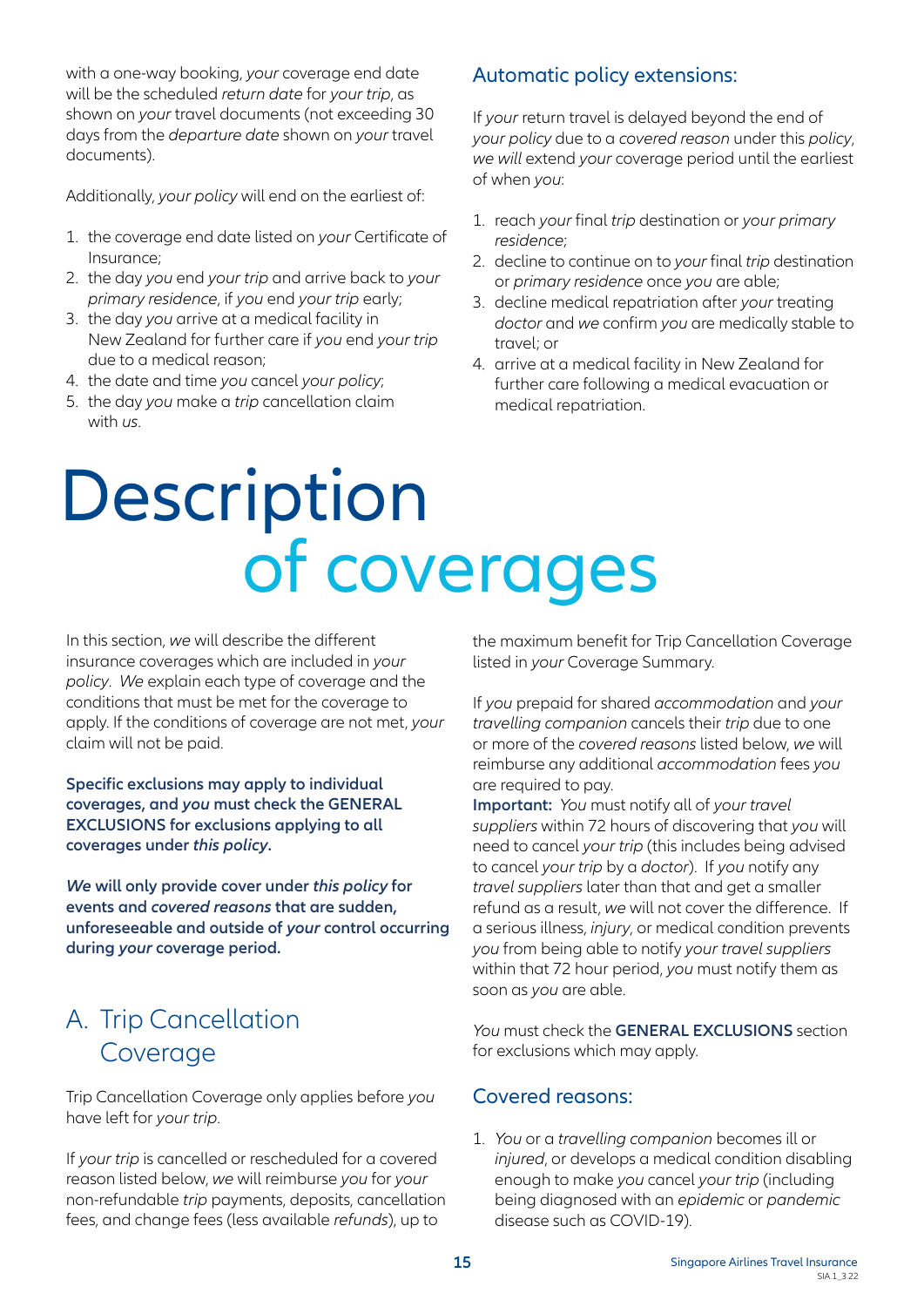The following condition applies:

A *doctor* advises *you* or a *travelling companion* to cancel *your trip* before *you* cancel it.

2. A *family member* who is not travelling with *you* becomes ill or *injured*, or develops a medical condition (including being diagnosed with an *epidemic* or *pandemic* disease such as COVID-19).

The following condition applies:

The illness, *injury*, or medical condition must be considered life threatening by a *doctor*, or require hospitalisation.

- 3. *You*, a *travelling companion* or *family member* who is not travelling with *you* dies on or after *your policy's* coverage effective date and before *your trip*.
- 4. *You* or a *travelling companion* is *quarantined* before *your trip* due to having been exposed to:
	- a. a contagious disease other than an *epidemic* or *pandemic*; or
	- b. an *epidemic* or *pandemic* (such as COVID-19), but only when the following conditions are met:
		- i. the *quarantine* is specific to *you* or a *travelling companion*, meaning that *you* or a *travelling companion* must be specifically and individually designated by name in an order or directive to be placed in *quarantine* due to an *epidemic* or *pandemic*; and
		- ii. the *quarantine* does not apply generally or broadly (a) to some segment or all of a population, geographical area, building, or vessel (including without limitation lockdowns, changes in government alert levels, shelter-in-place, stay-at-home, safer-at-home, or other similar restriction), or (b) based on to, from, or through where the person is travelling. This condition (ii) applies even if the *quarantine* order or directive specifically designates *you* or a *travelling companion* by name to be *quarantined*.
- 5. *You* or a *travelling companion* is in a *traffic accident* on the *departure date* and either:
	- a. *you* or a *travelling companion* need medical attention; or
- b. *your* or a *travelling companion's* vehicle needs to be repaired because it is not safe to operate.
- 6. *You* are legally required to attend a legal proceeding during *your trip*.

The following condition applies:

The attendance is not in the course of *your* occupation (for example, if *you* are attending in *your* capacity as an attorney, court clerk, expert witness, law enforcement officer, or other such occupation, this would not be covered).

- 7. *Your primary residence* becomes *uninhabitable*.
- 8. *Your travel carrier* cannot get *you* to *your* original itinerary's destination for at least 24 consecutive hours from the originally scheduled arrival time due to one of the following reasons:
	- A. a *natural disaster*;
	- B. *severe weather*.

However, if *you* can get to *your* original destination another way, *we* will reimburse *you* for the following, up to *your policy's* Trip Cancellation Coverage maximum benefit:

- i. the cost of the alternative transportation, less available *refunds*; and
- ii. the cost of any lost prepaid *accommodation* caused by *your* delayed arrival, less available *refunds*.

The following condition applies:

- a. Alternate transportation arrangements must be in a similar or lower class of service as *you* were originally booked with *your travel carrier*.
- 9. *You* or a *travelling companion* has had employment terminated or been made redundant by a current employer after *your policy's* purchase date.

The following conditions apply:

- a. the termination or redundancy is not *your* or *your travelling companion's* fault;
- b. the employment must have been permanent (not temporary or contract); and
- c. the employment must have been for at least 12 continuous months on the date *you* or *your travelling companion* became aware of the termination or redundancy.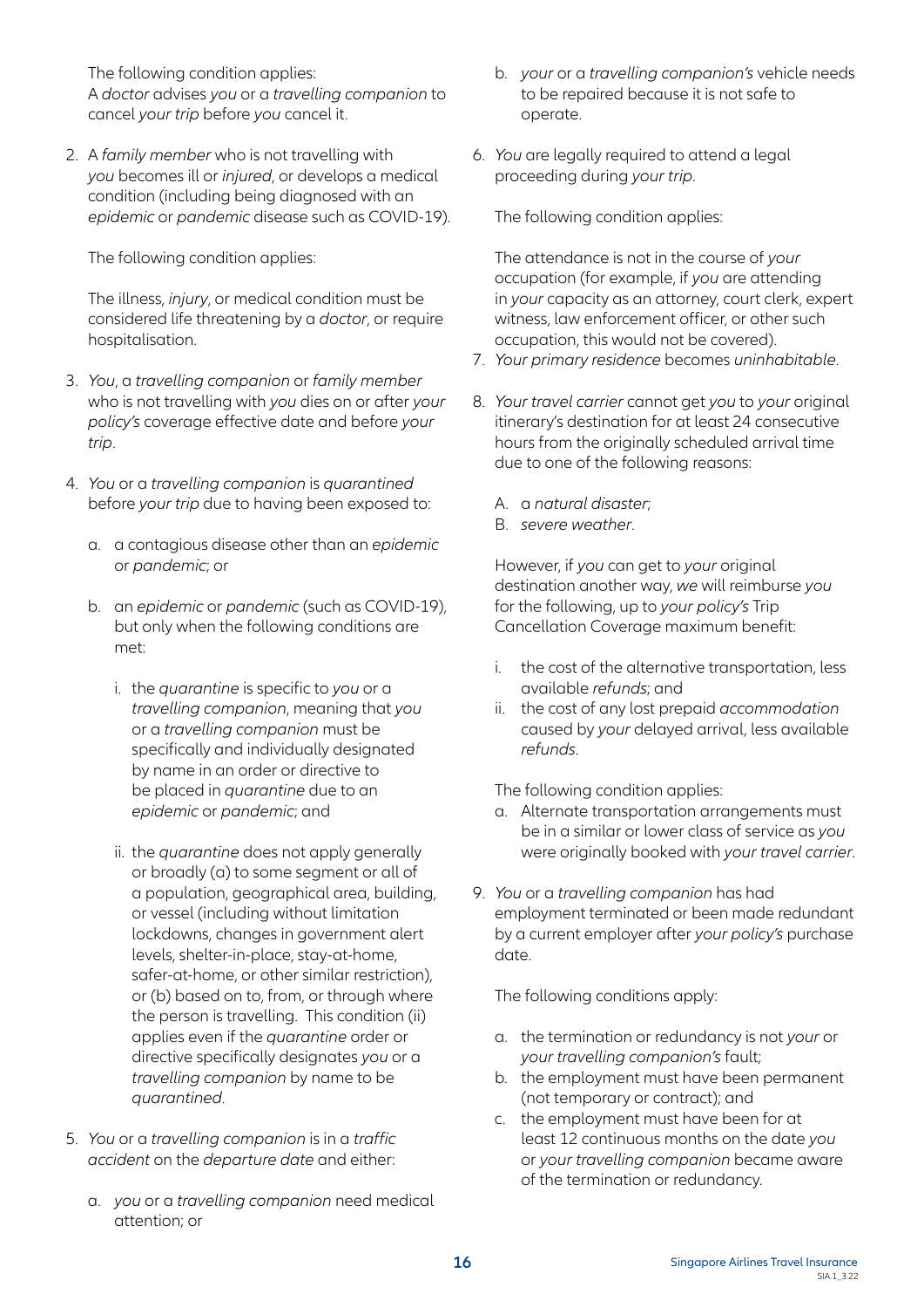- 10. *You* or a *travelling companion* secures new permanent, paid employment, after *your policy's* purchase date, that requires presence at work during the originally scheduled *trip* dates.
- 11. *Your* or a *travelling companion's primary residence* is permanently relocated by at least 150 kilometers due to a transfer by *your* or a *travelling companion's* current employer. This coverage includes relocation due to transfer by *your* spouse's current employer.
- 12. *You* or a *travelling companion* serving as a first responder is called in for duty due to an *accident* or emergency (including a natural disaster) to provide aid or relief during the originally scheduled *trip* dates.
- 13. *You* or a *travelling companion* receive a legal notice to attend an adoption proceeding during *your trip*.
- 14. *You*, a *travelling companion*, or a family member serving in the armed forces is reassigned or has personal leave status changed, except because of war or disciplinary action.
- 15. *You* or a *travelling companion* is medically unable to receive an immunisation required for entry into a destination.
- 16. *Your* or *your travelling companion's* travel documents required for *your trip* are stolen.

The following condition applies:

 *You* must make diligent efforts and provide documentation of *your* efforts to obtain replacement documents that would allow *you* to keep the originally scheduled *trip* dates.

## B. Trip Interruption Coverage

If *you* have to interrupt *your trip* or end it early due to one or more of the *covered reasons* listed below, *we* will reimburse *you*, less available *refunds*, up to the maximum benefit listed in *your* Coverage Summary for Trip Interruption:

i. *Your* unused non-refundable *trip* payments and deposits. Where individual expenses cannot be identified because they are part of a cruise, tour or a package, *we* will pay on a prorated basis.

- ii. Additional *accommodation* fees *you* are required to pay, if *you* prepaid for shared *accommodation* and *your travelling companion* has to interrupt their *trip*.
- iii. Necessary transportation expenses *you* incur to continue *your trip* or return to *your* primary residence.
	- We will reimburse you either for the return *travel carrier* ticket to *your primary residence* or for the non-refundable portion of *your* original return ticket, but not both.
- iv. Additional *accommodation* and transportation expenses if the interruption causes *you* to stay at *your* destination (or the location of the interruption) longer than originally planned. There is a per policy maximum of NZ\$150 per day for 14 days.

**Important:** *You* must notify all of *your travel suppliers* within 72 hours of discovering that *you* will need to interrupt *your trip* (this includes being advised to interrupt *your trip* by a *doctor*). If *you* notify any *travel suppliers* later than that and get a smaller refund as a result, *we* will not cover the difference. If a serious illness, *injury*, or medical condition prevents *you* from being able to notify *your travel suppliers* within that 72 hour period, *you* must notify them as soon as *you* are able.

#### Covered reasons:

1. *You* or a *travelling companion* becomes ill or *injured*, or develops a medical condition disabling enough to make *you* interrupt *your trip* (including being diagnosed with an *epidemic* or *pandemic* disease such as COVID-19).

The following conditions apply:

- a. A *doctor* must either examine or consult with *you* or the *travelling companion* before *you* make a decision to interrupt the *trip*.
- b. *You* must not have travelled against *your* government advice in *your* country of *primary residence* or against local authority advice at *your trip* destination.
- 2. A *family member* who is not travelling with *you* becomes ill or *injured*, or develops a medical condition (including being diagnosed with an *epidemic* or a *pandemic* disease such as COVID-19).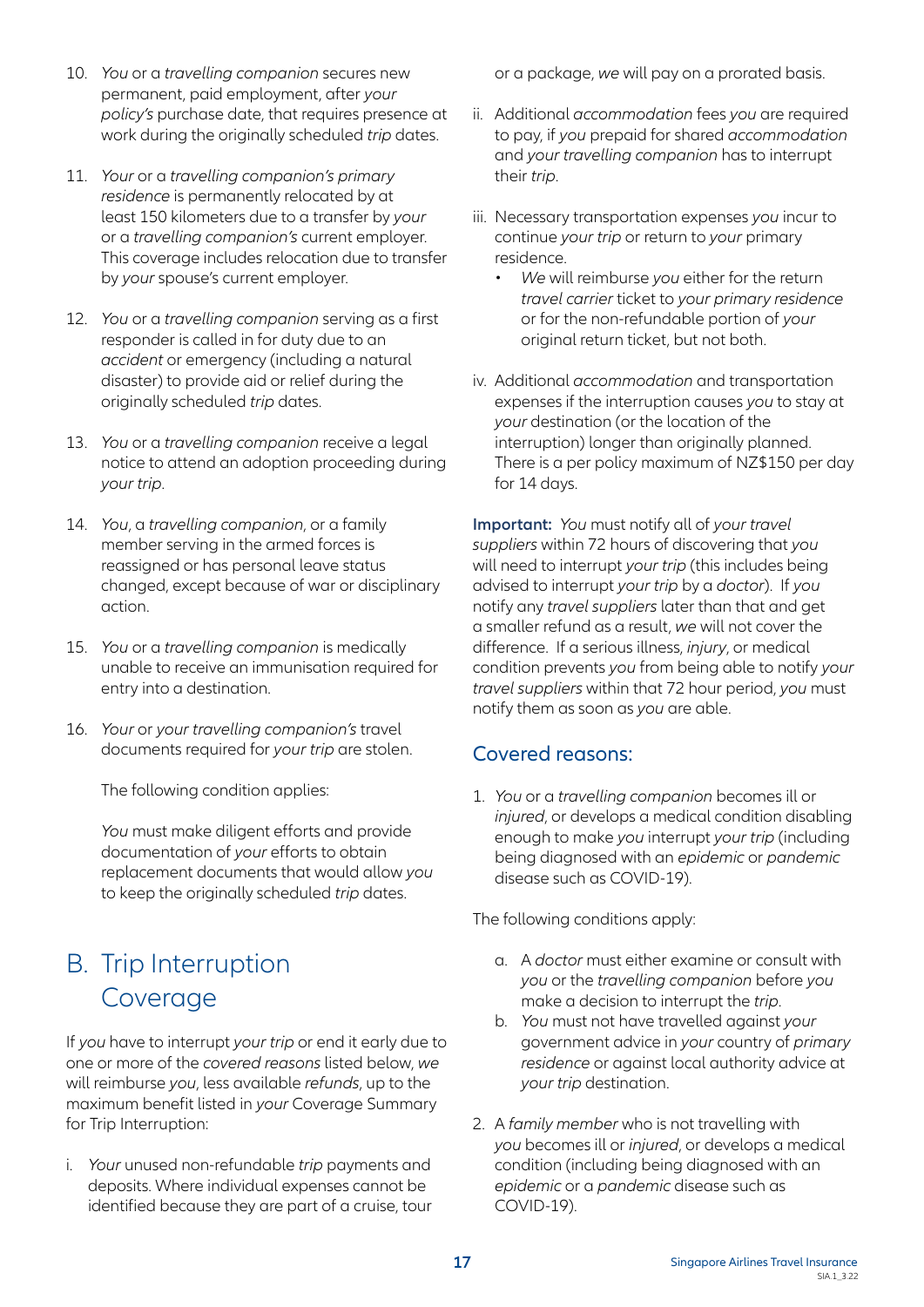The following condition applies:

The illness, *injury*, or medical condition must be considered life threatening by a *doctor*, or require hospitalisation.

- 3. *You*, a *travelling companion*, or a *family member* dies during *your trip*.
- 4. *You* or a *travelling companion* is *quarantined*  during *your trip* due to having been exposed to:
	- a. a contagious disease other than an *epidemic* or *pandemic*; or
	- b. an *epidemic* or *pandemic* (such as COVID-19), but only when the following conditions are met:
		- i. the *quarantine* is specific to *you* or a *travelling companion*, meaning that *you* or a *travelling companion* must be specifically and individually designated by name in an order or directive to be placed in *quarantine* due to an *epidemic* or *pandemic*; and
		- ii. the *quarantine* does not apply generally or broadly (a) to some segment or all of a population, geographical area, building, or vessel (including without limitation lockdowns, changes in government alert levels, shelter-in-place, stay-at-home, safer-at-home, or other similar restriction), or (b) based on to, from, or through where the person is travelling. This condition (ii) applies even if the *quarantine* order or directive specifically designates *you* or a *travelling companion* by name to be *quarantined*.
- 5. *You* or a *travelling companion* is in a *traffic accident*.

One of the following conditions must apply:

- a. *you* or a *travelling companion* needs medical attention; or
- b. the vehicle needs to be repaired because it is not safe to operate.
- 6. *You* are legally required to attend a legal proceeding during *your trip*.

The following condition applies:

The attendance is not in the course of *your*

occupation (for example, if *you* are attending in *your* capacity as an attorney, court clerk, expert witness, law enforcement officer or other such occupation, this would not be covered).

- 7. *Your primary residence* becomes *uninhabitable*.
- 8. *Your travel carrier* cannot get *you* to *your* original itinerary's destination for at least 24 consecutive hours from the originally scheduled arrival time due to one of the following reasons:
	- A. a *natural disaster*;
	- B. *severe weather*;

However, if *you* can get to *your* original destination another way, *we* will reimburse *you* for the following, up to *your policy's* Trip Interruption Coverage maximum benefit:

- i. the necessary cost of alternate transportation, less available *refunds*; and
- ii. the cost of any lost prepaid *accommodations* caused by *your* delayed arrival, less available *refunds*.

The following condition applies:

Alternate transportation arrangements must be in a similar or lower class of service as *you* were originally booked with *your travel carrier*.

- 9. *You* or a *travelling companion* serving as a first responder is called in for duty due to an *accident* or emergency (including a *natural disaster*) to provide aid or relief during the originally scheduled *trip* dates.
- 10.*You* or a *travelling companion* is a traveller on a hijacked aircraft, train, vehicle, or vessel.
- 11.*You*, a *travelling companion*, or a *family member* serving in the armed forces is reassigned or has personal leave status changed, except because of war or disciplinary action.
- 12.*You* miss at least 50% of the length of *your trip* due to one of the following:
	- A. A *travel carrier* delay (this does not include a *travel carrier*'s cancellation prior to *your departure date*);
	- B. A strike, unless threatened or announced prior to the purchase of *your policy*;
	- C. A *natural disaster*;
	- D. Roads are closed or impassable due to *severe weather*;
	- E. Lost or stolen travel documents that are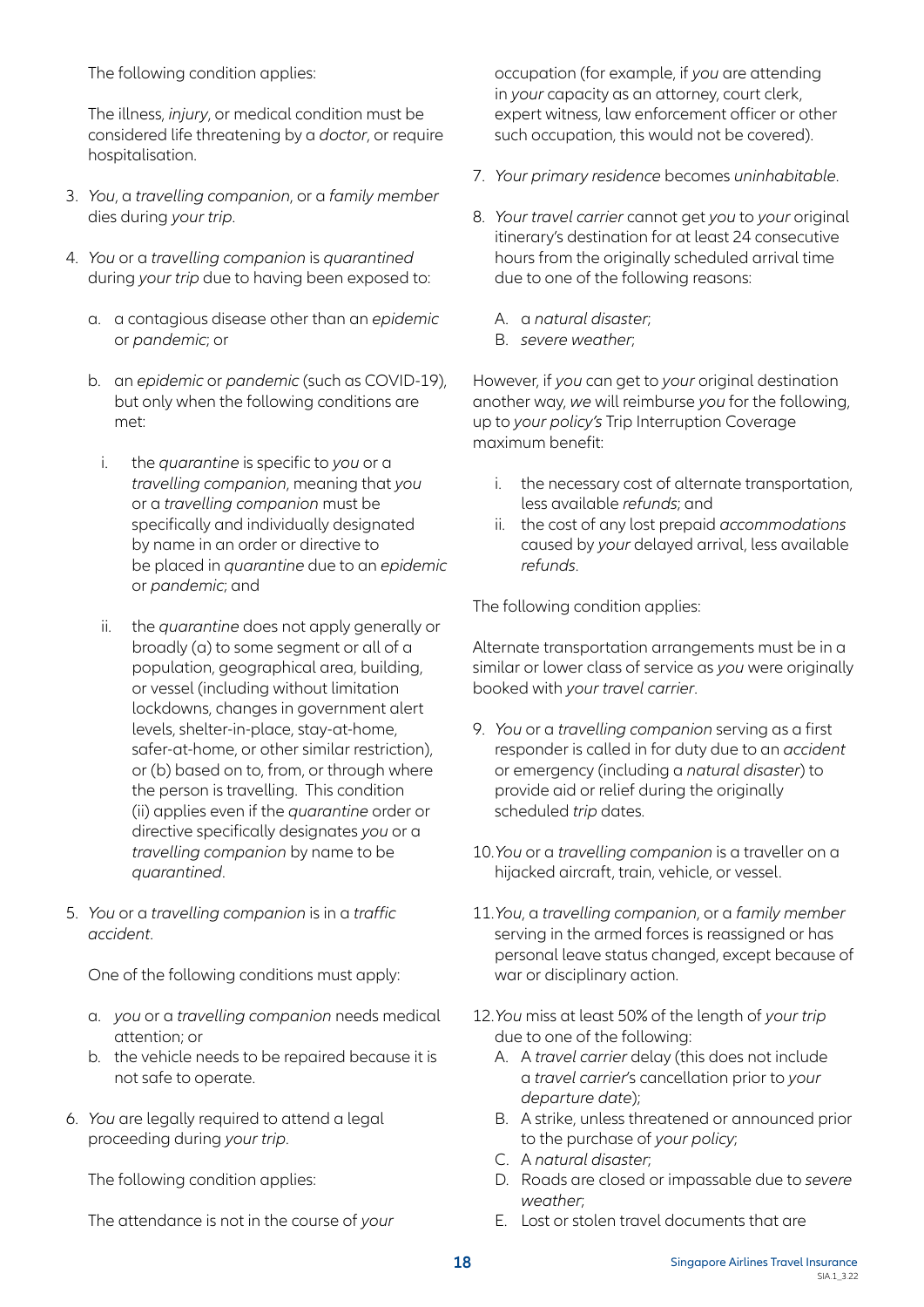required and cannot be replaced in time for continuation of *your trip*;

- i. *you* must make diligent efforts and provide documentation of *your* efforts to obtain replacement documents.
- F. Civil disorder, unless it rises to the level of *political risk*.
- 13. A *travel carrier* denies *you* or a travelling companion boarding based on a suspicion that *you* or a *travelling companion* has a contagious medical condition (including an *epidemic* or *pandemic* disease such as COVID-19). This does not include being denied boarding due to *your* refusal or failure to comply with rules or requirements to travel or of entry to *your* destination.

### C. Travel Delay Coverage

To have this cover, *your* travel delay must be for at least the Minimum Required Delay listed in *your* Coverage Summary.

If *your trip* is delayed for one of the *covered reasons* listed below, *we* will reimburse *you* for the following expenses, less available *refunds*, up to the maximum benefit shown in *your* Coverage Summary for Travel Delay:

- i. *your* lost prepaid *trip* expenses and additional expenses *you* incur while and where *you* are delayed for meals, *accommodation*, communication, and transportation, subject to a daily (24 hours) limit listed in *your* Coverage Summary, as follows:
	- if *you* provide receipts, the With Receipts Daily Limit listed in *your* Coverage Summary applies; or
	- if *you* do not provide receipts, the No Receipts Daily Limit listed in *your* Coverage Summary applies.
- ii. *local public transportation* expenses to either help *you* rejoin *your* cruise or tour or reach *your* destination if the delay causes *you* to miss the departure of *your* cruise or tour.
- iii. if the delay causes *you* to miss the departure of *your* flight or train due to a *local public transportation* delay on *your* way to the departure airport or train station, transportation expenses to either help *you* reach *your* destination or return to *your primary residence*.

*You* will also be eligible for this coverage if *your trip* is delayed for the Minimum Required Delay listed in *your* Coverage Summary because *your travelling companion's* pre-booked travel to reach *you* as part of *your trip* has been delayed for any of the below *covered reasons*.

#### Covered reasons:

- 1. A *travel carrier* delay (this does not include a *travel carrier*'s cancellation prior to *your departure date*);
- 2. A strike, unless threatened or announced prior to the purchase of *your policy*;
- 3. *Quarantine* during *your trip* due to having been exposed to:
	- a. a contagious disease other than an *epidemic* or *pandemic*; or
	- b. an *epidemic* or *pandemic* (such as COVID-19), but only when the following conditions are met:
		- i. The *quarantine* is specific to *you* or a *travelling companion*, meaning that *you* or a *travelling companion* must be specifically and individually designated by name in an order or directive to be placed in *quarantine* due to an *epidemic* or *pandemic*; and
		- ii. The *quarantine* does not apply generally or broadly (a) to some segment or all of a population, geographical area, building, or vessel (including lockdowns, changes in government alert levels, shelter-in-place, stay-at-home, safer-at-home, or other similar restriction), or (b) based on to, from, or through where the person is travelling. This condition (ii) applies even if the *quarantine* order or directive specifically designates *you* or a *travelling companion* by name to be *quarantined*.
- 4. A *natural disaster*;
- 5. Lost or stolen travel documents;
- 6. Hijacking, except when it is a *terrorist event*;
- 7. Civil disorder, unless it rises to the level of *political risk*;
- 8. A *traffic accident*; or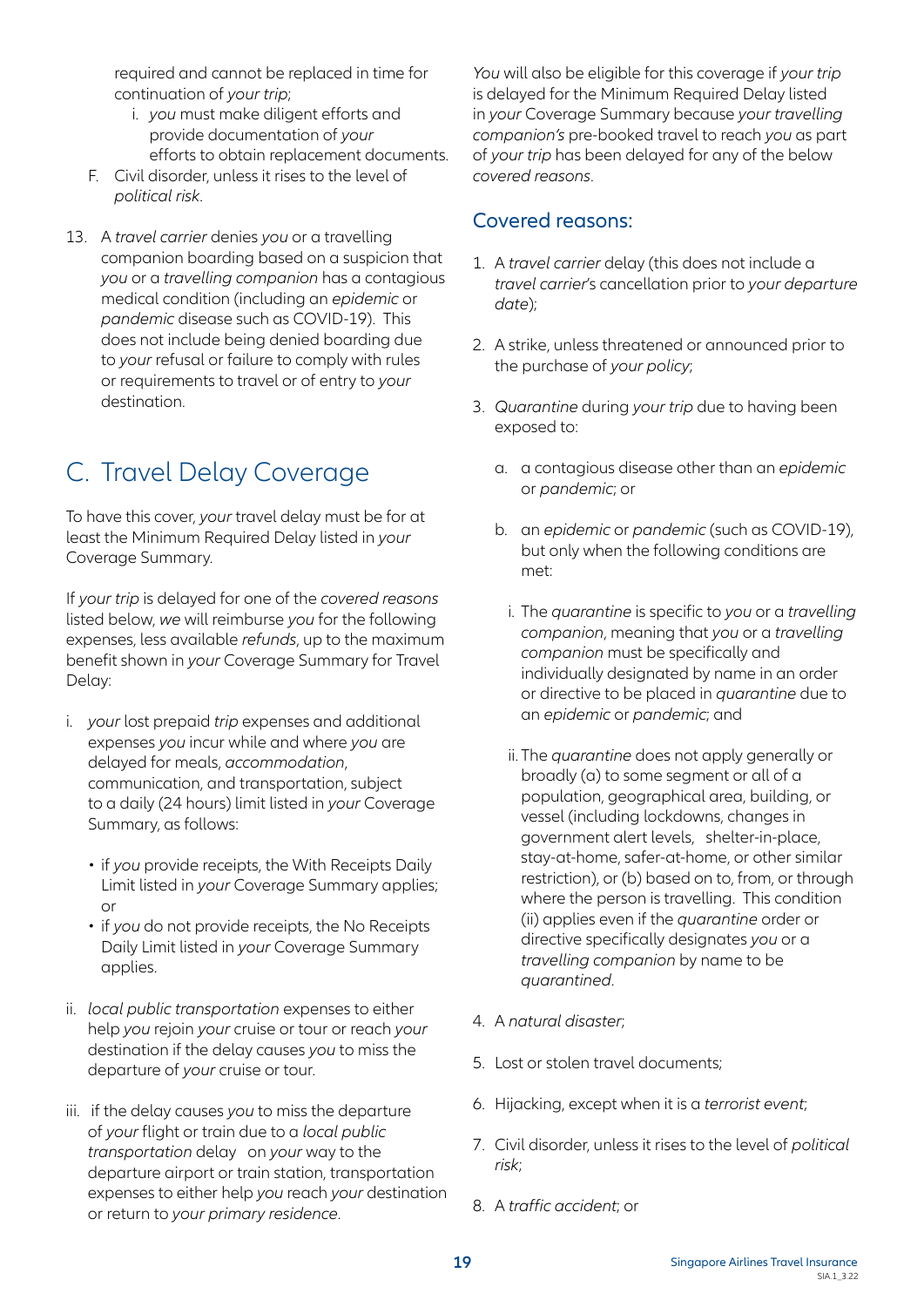9. A *travel carrier* denies *you* or a *travelling companion* boarding based on a suspicion that *you* or a *travelling companion* has a contagious medical condition (including an *epidemic* or *pandemic* disease such as COVID-19). This does not include being denied boarding due to *your* refusal or failure to comply with rules or requirements to travel or of entry to *your* destination.

### D. Baggage Coverage

If *your baggage* is lost, damaged, or stolen while *you* are on *your trip*, *we* will pay *you*, less available *refunds*, the lesser of the following, up to the maximum benefit listed for Baggage Coverage in *your* Coverage Summary:

- i. cost to repair the damaged *baggage*; or
- ii. cost to replace the lost, damaged, or stolen *baggage* with the same or similar item, depreciated by 10% for each full year since the original purchase date, up to the maximum of 50% depreciation.

The following conditions apply:

- a. *You* must have taken reasonable steps to keep *your baggage* safe and intact and to recover it;
- b. *You* must have filed and retained a copy of a report giving a description of the property and its value with the appropriate local authorities, *travel carrier*, *accommodation*, or tour operator within 24 hours of discovery of the loss;
- c. *You* must file and retain a copy of a police report in case of theft of any one or more *high-value items*;
- d. *You* must provide original receipts or another proof of purchase for each lost, damaged, or stolen item. For items without an original receipt or a proof of purchase, *we* will only cover 50% of the cost to replace the lost, damaged, or stolen item with the same or similar item; and
- e. *You* must report theft or loss of a cellular device to *your* network provider and request to block the device

#### What is not covered

The following items are not covered under this section:

- 1. Animals, including remains of animals;
- 2. Cars, motorcycles, motors, aircraft, watercraft, and other vehicles and related accessories and equipment;
- 3. Bicycles, skis, and snowboards (except while they are checked with a *travel carrier*);
- 4. Tickets, passports, deeds, blueprints, stamps, and other documents;
- 5. Money, currency, credit cards, notes or evidences of debt, negotiable instruments, travellers' cheques, securities, bullion, and keys;
- 6. Rugs and carpets;
- 7. Antiques and art objects;
- 8. Fragile or brittle items;
- 9. Firearms and other weapons, including ammunition;
- 10. Intangible property, including software and electronic data;
- 11. Property for business or trade;
- 12. Property *you* do not own;
- 13. High value items stolen from a car, locked or unlocked;
- 14. *Baggage* while it is:
	- a. shipped, unless with *your travel carrier*;
	- b. in or on a car trailer;
	- c. unattended in an unlocked motor vehicle; or
	- d. unattended in a locked motor vehicle, unless the *baggage* cannot be seen from the outside;
- 19. *Baggage* left unattended in a public place.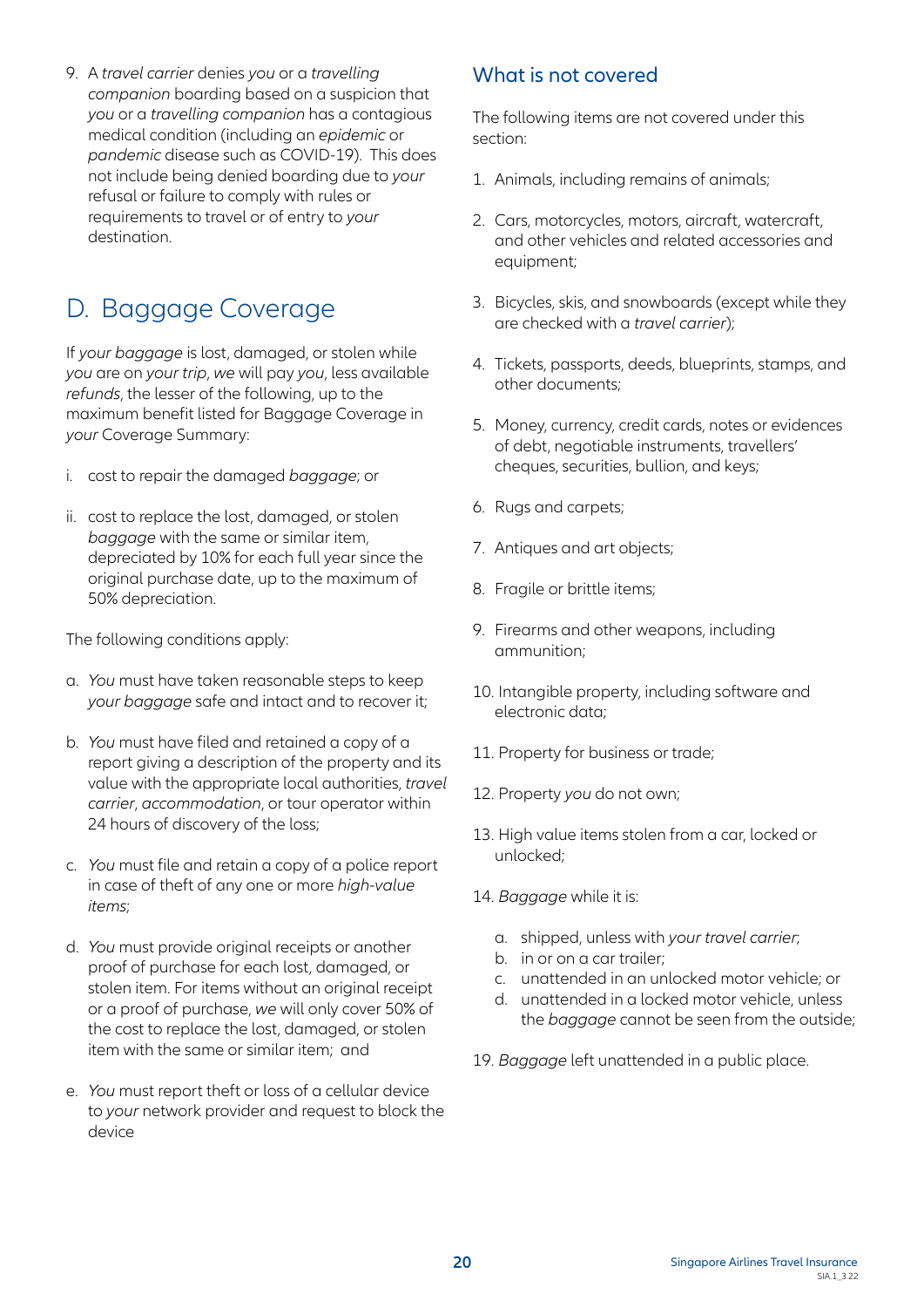## E. Baggage Delay Coverage

If *your baggage* is delayed by a travel supplier during *your trip*, *we* will reimburse *you* for expenses *you* incur for the essential items *you* need until *your baggage* arrives, up to the maximum benefit shown in *your* Coverage Summary for Baggage Delay.

The following conditions apply:

- a. *Your baggage* must be delayed for at least the Minimum Required Delay listed under Baggage Delay in *your* Coverage Summary.
- b. If *you* do not provide receipts, the maximum amount payable is the No Receipts Limit listed in *your* Coverage Summary. The coverage in b) is only available for *your* outbound travel (not *your* return travel).

## F. Overseas Emergency Medical And Dental Coverage

#### Overseas Emergency Medical Care:

*We* will reimburse the *reasonable and customary costs* for which *you* are responsible for *your* emergency medical care, if, during *your trip*, *you* require immediate medical attention *because you* have a sudden, unexpected illness, *injury*, or medical condition.

*We* will reimburse *you* up to the maximum benefit listed for Overseas Emergency Medical and Dental Coverage in *your* Coverage Summary.

If *you* need to be admitted to a *hospital* as an inpatient, *we* may be able to guarantee or advance payments, where accepted, up to the maximum benefit listed for Overseas Emergency Medical and Dental Coverage in *your* Coverage Summary.

Important: New Zealand has Reciprocal Health Agreements with Australia and the United Kingdom. *You* will be required to seek treatment in these countries from their public health system.

#### Emergency Dental Treatment:

*We* will reimburse the *reasonable and customary costs* of *your* emergency dental treatment, if during *your trip*:

1. *you* develop a dental infection; or

- 2. *you* break a tooth or experience a dental *injury*; or
- 3. *you* lose a filling.

*We* will reimburse *you* up to the maximum sub-limit listed for Emergency Dental Treatment listed in the Emergency Medical and Dental Coverage section of *your* Coverage Summary.

#### *Krisflyer members* only - hospitalisation daily benefit

*You* only have this cover if *you* are a Krisflyer member. If *you* are confined to a *hospital* outside New Zealand because of an unexpected illness, *injury*, or medical condition, *we* will reimburse *you* the maximum amount shown in *your* Coverage Summary for each continuous 24 hour period *you* are hospitalised, provided *your* period of confinement exceeds at least 48 hours. *We* will not reimburse *you* for the first 48 continuous hours *you* are in *hospital*.

#### *Krisflyer members* only - continuation of medical care in New Zealand

*You* only have this cover if *you* are a Krisflyer member. *We* will reimburse *you* up to the maximum benefit listed for Emergency Medical Coverage in *your* Coverage Summary for *your* continuing medical care in New Zealand.

The following conditions apply:

- i. The costs must be reasonable and customary costs incurred within 14 of the date *you* return to New Zealand; and
- ii. The illness, *injury* or medical condition must have occurred during *your trip*, and *you* must have sought medical treatment during *your trip* outside New Zealand.

#### The following conditions of coverage apply to all claims under Overseas Emergency Medical and Dental Coverage:

a. The care must be *medically necessary* to treat an emergency condition, and such care must be provided by a *doctor*, dentist, *hospital*, or other provider authorised to practice medicine or dentistry;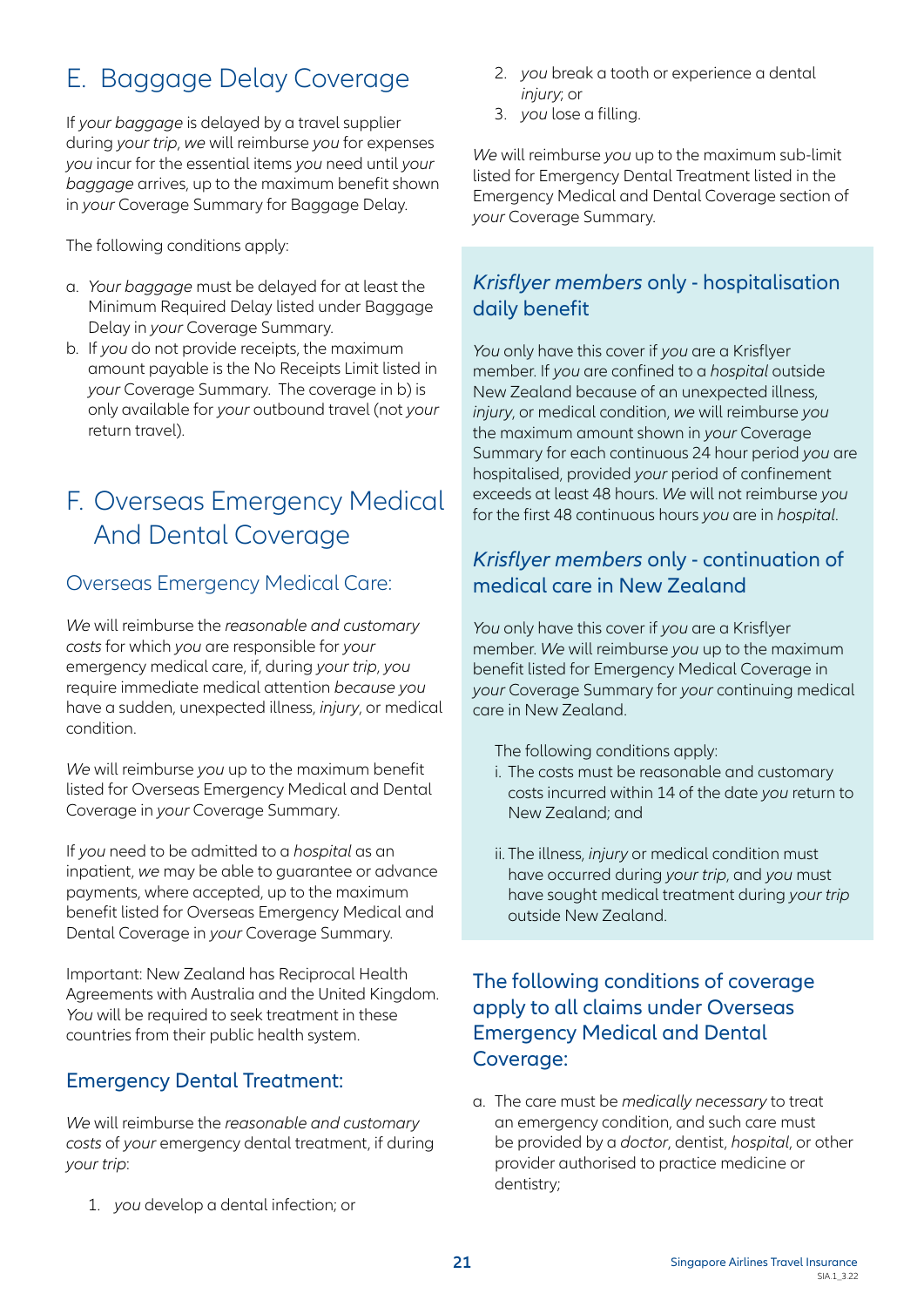- b. *You*, or someone acting on *your* behalf, must wherever possible contact us prior to treatment or hospitalisation. Failure to obtain our prior approval before any hospitalisation or treatment may result in *your* claim being declined; and
- c. *We* have the option of returning *you* to New Zealand for further treatment if *you* are medically fit to travel and *we* will cover the costs for *your* repatriation. If *you* decline to return *we* will not reimburse *you* for any ongoing overseas medical expenses including medication; and
- d. *You* must not have travelled against the orders or advice of any government or other public authority at any location to, from, or through which *you* are traveling on *your trip*.

#### What is not covered:

*We* will not pay for losses arising directly or indirectly from:

- a. private medical care when public health care or treatment is available to *you*, or for any medical care *you* receive under a Reciprocal Healthcare Agreement between New Zealand and the country *you* are in;
- b. any care provided after *your policy* ends whether or not *you* return to New Zealand unless *you* are a *Krisflyer member* and *you* have cover for continuation of medical care in New Zealand as described by this *policy*;
- c. any care for any illness, *injury*, or medical condition that did not originate during *your trip* while outside New Zealand;
- d. hospitalisation or surgical treatment where *our* prior approval has not been sought and obtained, unless notification is not possible;
- e. non-emergency care or services including but not limited to the following care and services:
	- 1. Elective cosmetic surgery or care;
	- 2. Annual or routine exams;
	- 3. Long-term care;
	- 4. Allergy treatments (unless life threatening);
	- 5. Exams or care related to or loss of/damage to hearing aids, dentures, eyeglasses, and contact lenses;
	- 6. Physical therapy, rehabilitation, or palliative care (except as necessary to stabilise *you*);
- 7. Experimental treatment; and
- 8. Any other non-emergency medical or dental care.
- G. Emergency Transportation Coverage

#### **IMPORTANT:**

- If *your* emergency is immediate or life threatening, seek local emergency care at once.
- *We* are not, and shall not be deemed to be, a provider of medical or emergency services.
- *We* act in compliance with all national and international laws and regulations, and *our* services are subject to approvals by appropriate local authorities and active travel and regulatory restrictions.

#### Emergency Evacuation (Transporting you to the nearest appropriate medical facility)

If *you* become seriously ill or *injured* or develop a medical condition (including being diagnosed with an *epidemic* or *pandemic* disease such as COVID-19) while on *your trip*, *we* will pay for local emergency transportation from the location of the initial incident to a local *doctor* or local medical facility. If *we* determine that the local medical facilities are unable to provide appropriate medical treatment:

- 1. *Our* Emergency Assistance Team will consult with the local *doctor* to obtain information necessary to make appropriate decisions regarding *your* overall medical condition;
- 2. *We* will identify the closest appropriate available *hospital* or other appropriate available facility, make arrangements to transport *you* there, and pay for that transport; and
- 3. *We* will arrange and pay for a *medical escort* if *we* determine one is necessary.

The following conditions apply to items 1, 2, and 3 above:

a. *You* or someone on *your* behalf must contact *us*, and *we* must make all transportation arrangements in advance. If *we* did not authorise and arrange the transportation, *we* will only pay up to what *we* would have paid if *we* had made the arrangements. *We* will not assume any responsibility for any transportation arrangements that *we* did not authorise or arrange;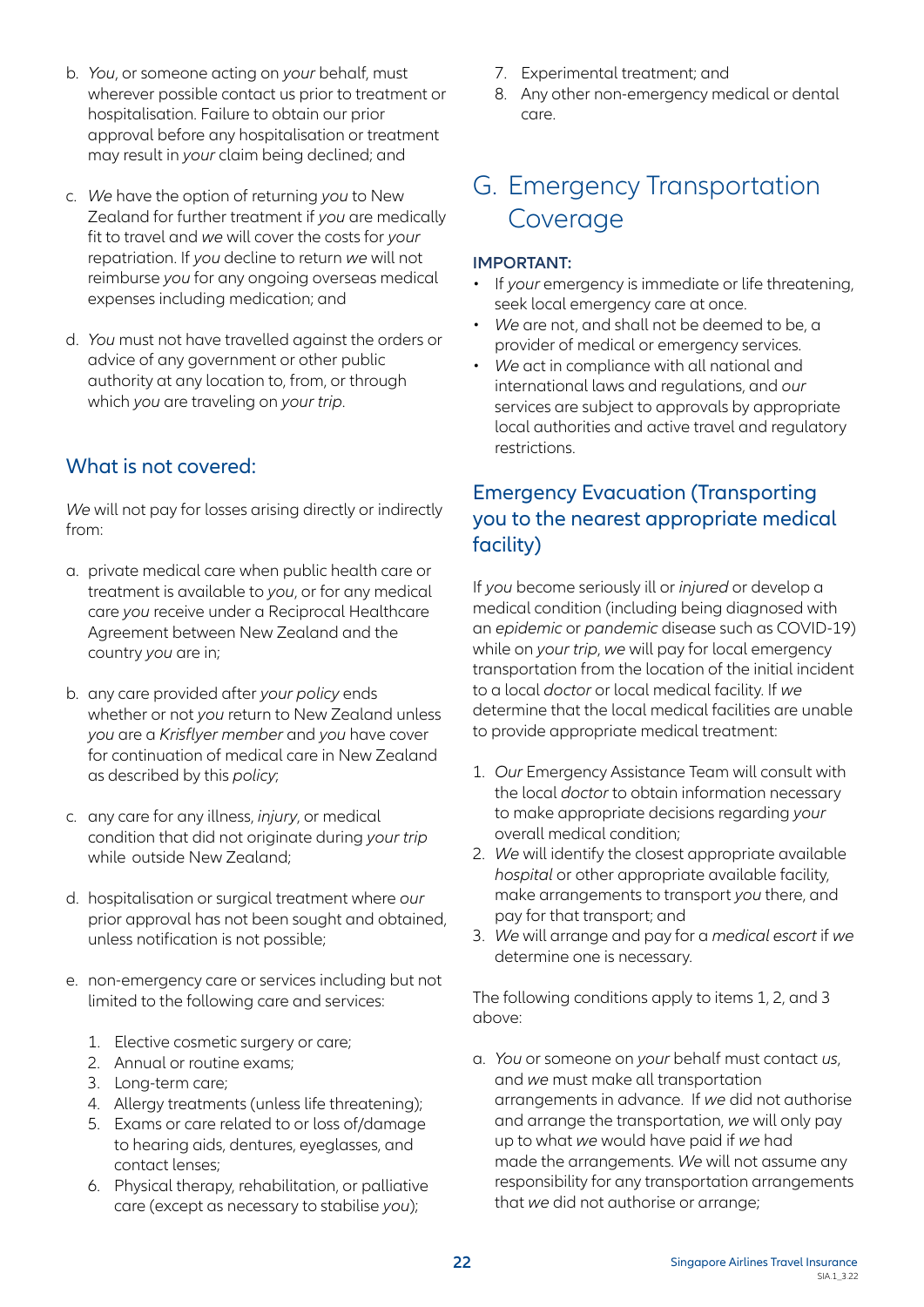- b. *You* must comply with the decisions made by *our* Emergency Assistance Team. If *you* do not comply, *you* effectively relieve *us* from any responsibility and liability for the consequences of *your* decisions, and *we* reserve the right to not provide coverage;
- c. One or more emergency transportation providers must be willing and able to transport *you* from *your* current location to the identified *hospital* or facility;
- d. *You* must not have travelled against the orders or advice of any government or other public authority at any location to, from, or through which *you* are travelling on *your trip*.

#### Medical Repatriation (Getting you home after you receive care)

If *you* become seriously ill or *injured* or develop a medical condition (including being diagnosed with an *epidemic* or *pandemic* disease such as COVID-19) while on *your trip* and *our* Emergency Assistance Team confirms with the treating *doctor* that *you* are medically stable to travel, *we* will:

- 1. Arrange and pay for *you* to be transported via regularly scheduled service on a common carrier in the same class of service that *you* originally booked, unless a different class of service is otherwise *medically necessary*, for the return leg of *your trip*, less available *refunds* for unused tickets. The transportation will be to one of the following:
	- a. *Your primary residence*;
	- b. A location of *your* choice in *your* country of *primary residence*; or
	- c. A medical facility near *your primary residence* or in a location of *your* choice in *your* country of *primary residence*. In either case, the medical facility must be willing and able to accept *you* as a patient and must be approved by *our* medical team as medically appropriate for *your* continued care.
- 2. Arrange and pay for a *medical escort* if *our* medical team determines that one is necessary.

The following conditions apply:

- a. Special *accommodations* must be *medically necessary* for *your* transportation (for example, if more than one seat is *medically necessary* for *you* to travel);
- b. *You* or someone on *your* behalf must contact *us*, and *we* must make all transportation arrangements in advance. If *we* did not authorise

and arrange the transportation, *we* will only pay up to what *we* would have paid if *we* had made the arrangements. *We* will not assume any responsibility for any transportation arrangements that *we* did not authorise or arrange;

- c. *You* must comply with the decisions made by *our* Emergency Assistance Team. If *you* do not comply, *you* effectively relieve *us* from any responsibility and liability for the consequences of *your* decisions, and *we* reserve the right to not provide coverage;
- d. One or more emergency transportation providers must be willing and able to transport *you* from *your* current location to the identified *hospital* or facility;
- e. *You* must not have travelled against the orders or advice of any government or other public authority at any location to, from, or through which *you* are travelling on *your trip*.

#### Transport to Bedside (Bringing a friend or family member to you)

If *you* are told by the treating *doctor* that *you* will be hospitalised for more than 72 hours during *your trip* or that *your* condition is immediately life-threatening, *we* will arrange and pay for round-trip transportation in economy class on a *travel carrier* for one friend or *family member* to stay with *you*.

The following conditions apply:

- a. *You* or someone on *your* behalf must contact *us*, and *we* must make all transportation arrangements in advance. If *we* did not authorise and arrange the transportation, *we* will only pay up to what *we* would have paid if we had made the arrangements.
- b. *You* must not have travelled against the orders or advice of any government or other public authority at any location to, from, or through which *you* are travelling on *your trip*.

#### Return of Dependents (Getting minors and dependents home)

If *you* die or are told by the treating *doctor you* will be hospitalised for more than 24 hours during *your trip*, *we* will arrange and pay to transport *your travelling companions* who are under the age of 18, or are dependents requiring *your* full-time supervision and care to one of the following:

1. *your primary residence*; or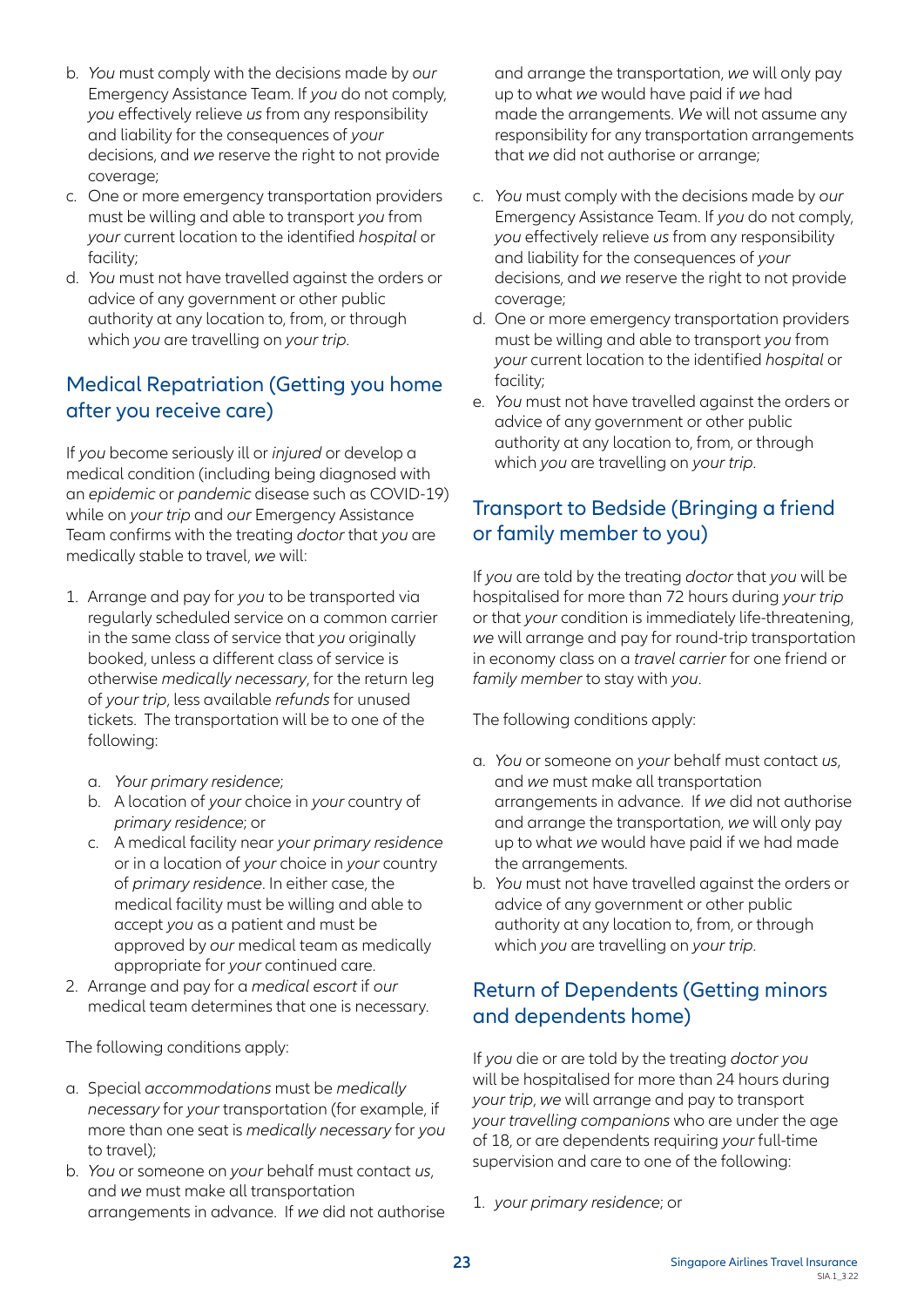2. a location of *your* choice in *your* country of *primary residence*.

*We* will arrange and pay for an adult *family member* to accompany *your travelling companions* who are under the age of 18 or are dependents requiring *your* full-time supervision and care, if *we* determine that it is necessary.

Transportation will be on a *travel carrier* in the same class of service that was originally booked. Available *refunds* for unused tickets will be deducted from the total amount payable.

The following conditions apply:

- a. This benefit is only available while *you* are hospitalised, or if *you* die, and if *you* do not have an adult *family member* traveling with *you* that is capable of caring for the *travelling companions* under the age of 18 or dependents.
- b. *You* or someone on *your* behalf must contact *us*, and *we* must make all transportation arrangements in advance. If *we* did not authorise and arrange the transportation, *we* will only pay up to what *we* would have paid if *we* had made the arrangements.
- c. *You* must not have travelled against the orders or advice of any government or other public authority at any location to, from, or through which *you* are travelling on *your trip*.

#### Repatriation of Remains (Getting your remains home)

*We* will arrange and pay for the *reasonable and customary costs* to transport *your* remains to one of the following:

- 1. A funeral home near *your primary residence*; or
- 2. A funeral home located in your country of primary residence

The following conditions apply:

- a. Someone on *your* behalf must contact *us*, and *we* must make all transportation arrangements in advance. If *we* did not authorise and arrange the transportation, *we* will only pay up to what *we* would have paid if *we* had made the arrangements; and
- b. The death must occur while on *your trip*.

If a *family member* decides to make funeral, burial, or cremation arrangements for *you* at the location of *your* death, *we* will reimburse the necessary expenses up to the amount it would have cost *us* to transport

*your* remains to a funeral home near *your primary residence*.

#### Search and Rescue

*We* will pay the cost of search and rescue activities by a professional rescue team, up to the maximum benefit listed for search and rescue coverage in *your* Coverage Summary, if *you* are reported missing during *your trip* or have to be rescued from a physical emergency.

## H. Personal Liability Coverage

#### **IMPORTANT: Personal Liability Coverage is only available to** *KrisFlyer members***.** *You* **do not have this coverage if** *you* **are not a** *KrisFlyer member***.**

If *you* become legally liable to pay compensation for:

- a. bodily *injury* or death of someone else; or
- b. physical loss of, or damage to, someone else's property,

as a result of an *accident*, or a series of *accidents* arising out of a single event, that happens during *your trip*, then *we* will indemnify *you* up to the maximum benefit listed in *your* Coverage Summary for Personal Liability for:

- 1. the compensation (including legal costs) awarded against *you*; and
- 2. any reasonable legal costs incurred by *you* for settling or defending a claim made against *you*, provided that *you* have *our* written approval before *you* incur these costs.

The following conditions apply:

- a. *You* must tell *us* as soon as *you* or *your* personal representatives are aware of a possible prosecution, inquest, fatal *injury*, *accident* or incident, which might lead to a claim against *you*.
- b. *You* must not pay or promise to pay, settle with, admit or deny liability to anyone who makes a claim against *you* without *our* written consent.

If *you* do not meet these conditions, *we* may reduce or refuse *your* claim to the extent *we* are prejudiced.

#### What is not covered:

*We* will not pay in respect of *your* legal liability for *injury*, death or damage caused by, or arising in connection with: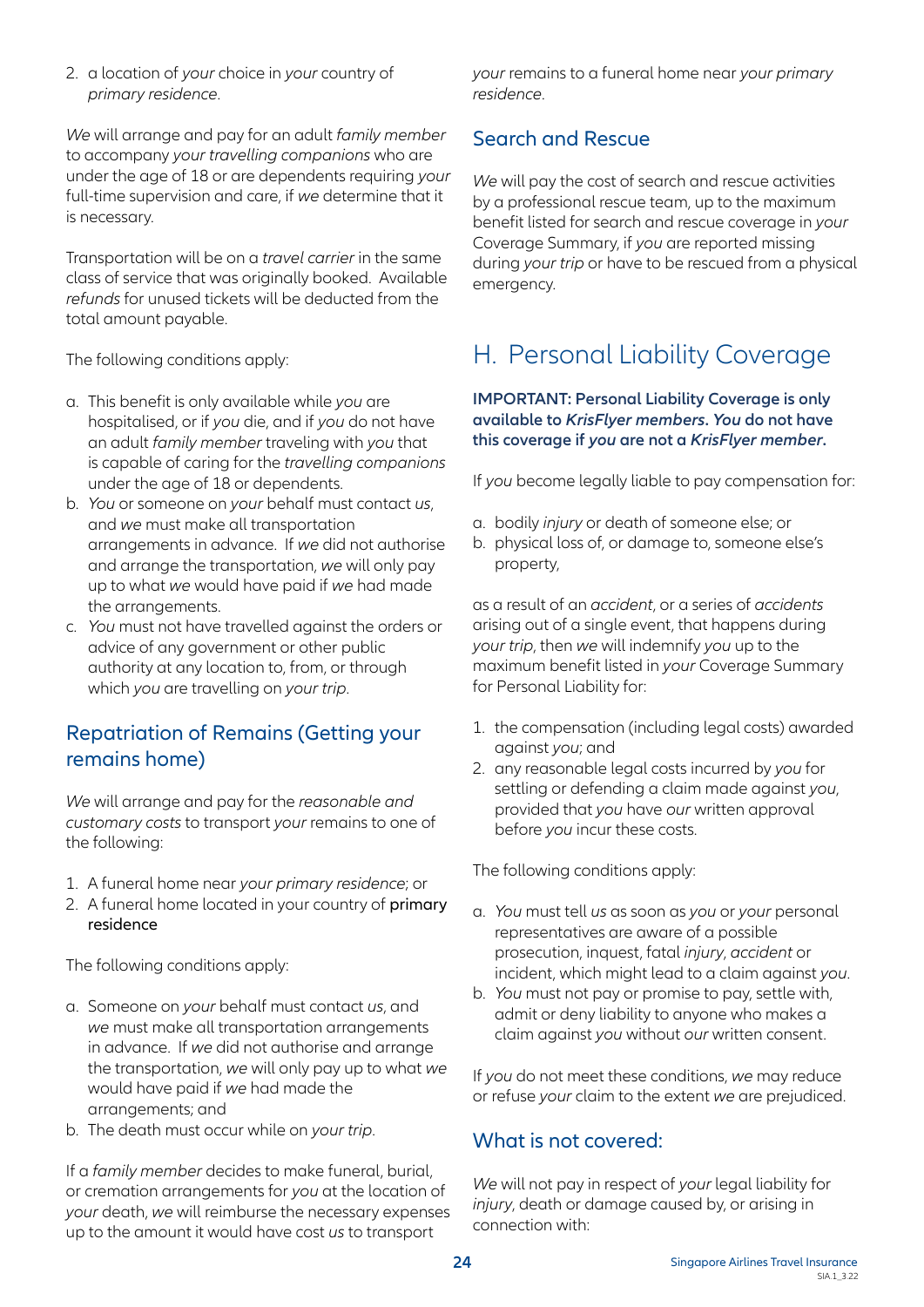- 1. *injury* to *you*, *your travelling companion* or to a relative or employee of *you* or *your travelling companion*;
- 2. loss of or damage to property belonging to, or in the care, custody or control of *you*, *your travelling companion*, or a relative or an employee of *you* or *your travelling companion*;
- 3. *your* ownership, custody, control or use of any firearm or *we*apon, aerial device, watercraft or motorised vehicle;
- 4. *your* conduct of, or employment in any business, profession, trade or occupation;
- 5. any loss, damage or expenses which are covered or should have been covered under a statutory or compulsory insurance or compensation scheme or fund, or under ACC (Accident Compensation Corporation) or a similar scheme including but not limited to a workers compensation insurance, or an industrial award or agreement;
- 6. any fine or penalty, or aggravated, punitive, exemplary or liquidated damages;
- 7. illness, sickness or disease that *you* have transmitted;
- 8. any compensation or damages awarded which are not monetary amounts;
- 9. a contract *you* have agreed to that imposes on *you* a liability which *you* would not otherwise have;
- 10. assault and/or battery committed by *you* or at *your* direction;
- 11. any act by *you* or any person acting with *your* knowledge, connivance or consent which is intended to cause *injury*, property damage or liability.

## I. Travel Accident Coverage

*We* will pay up to the maximum benefit for Travel Accident Coverage listed in *your* Coverage Summary if:

- a) an *accident* occurs during *your trip* outside of New Zealand; and
- b) *you* sustain an *injury* which within 90 days from the date of the *accident*, causes *your* death or *permanent disablement*.

The following condition applies:

a. If the *accident* is during a flight, the flight must be operated by a commercial airline company and be bet*we*en two commercial airports.

#### What is not covered:

*We* will not pay claims arising directly or indirectly from:

- 1. *Your* participation in manual or hazardous work;
- 2. Deliberate exposure to danger unless in the attempt to save a human life;
- 3. Disease or any disease process, illness or any natural causes;
- 4. The accidental death or *permanent disablement* of any person under the age of 16 years;
- 5. *You* not following *our* instructions or requirements under any other coverage this *policy* provides.

## J. Rental Car Excess Coverage

#### **IMPORTANT: Rental Car Excess Coverage is only available to** *KrisFlyer members***.** *You* **do not have this coverage if** *you* **are not a** *KrisFlyer member***.**

This coverage does not replace any vehicle coverage mandated by law, does not provide bodily *injury* and property damage liability insurance and does not comply with any financial responsibility law or any other law mandating motor vehicle coverage.

If *your rental car* is stolen or damaged during the scheduled rental period, as shown on the *rental car* agreement, and while on *your trip*, *we* will pay *you* up to the maximum benefit listed for Rental Car Excess in *your* Coverage Summary:

i. The specified excess, deductible or damage liability fee *you* are liable to pay under *your* rental car agreement.

The following conditions apply:

- a. If the *rental car* is damaged while being operated, the driver at the time the damage occurs must be listed on the *rental car* agreement;
- b. This *policy* must have been purchased and become effective prior to *you* or any driver listed in the *rental car* agreement, or anyone acting on *your* or their behalf, first taking possession of the *rental car* at the beginning of the scheduled rental period as shown on the *rental car* agreement;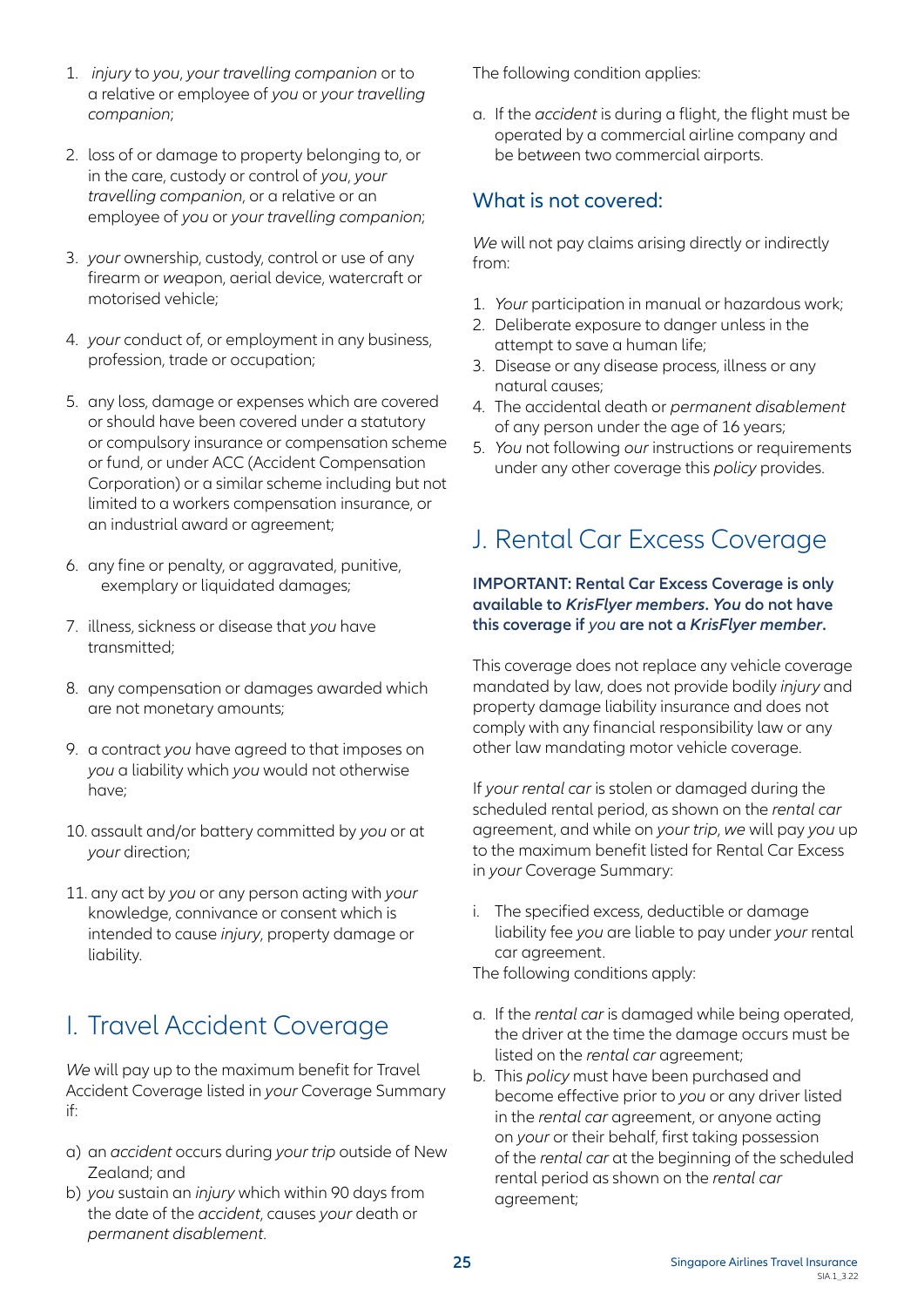- c. *You* must file a report with the *rental car* company, either within 24 hours of the loss or damage or when *you* return the *rental car* (whichever comes first); and
- d. If the *rental car* is stolen, *you* must promptly notify the police.

*Rental cars* do not include:

- 1. Vehicles used for peer-to-peer car sharing;
- 2. Trucks or moving vans;
- 3. Trailers;
- 4. Snowmobiles, kit-cars, or all-terrain vehicles;
- 5. Vehicles when used off-road;
- 6. Vehicles that are more than 10 years old;
- 7. Vehicles that seat more than nine persons, including the driver;
- 8. Vehicles that do not have to be licensed or are not legal where used;
- 9. Vehicles that are rented for commercial or for-hire purposes, including limousines; and
- 10.Vehicles that have a manufacturer's suggested retail price of more than NZ\$75,000.

#### What is not covered

*You* are not covered for any loss that results directly or indirectly from any of the following specific exclusions:

- 1. Any obligation *you* assume under any agreement, (e.g. *you* pay for the car rental agency's supplemental insurance), except a collision or comprehensive excess or deductible for *your* primary insurance;
- 2. Violating the *rental car agreement*;
- 3. Leases or rentals for 31 consecutive days or longer;
- 4. *Rental car's* loss of value; or
- 5. Mechanical breakdown or ordinary wear and tear.

## K. Personal Money Coverage

#### **IMPORTANT: Personal Money Coverage is only available to** *KrisFlyer members***.** *You* **do not have this coverage if** *you* **are not a** *KrisFlyer member***.**

If *your personal money* is lost or stolen while *you* are on *your trip*, *we* will reimburse *you*, up to the maximum benefit listed for Personal Money in *your* Coverage Summary.

The following conditions apply: *You* must:

- a. have taken necessary steps to keep *your personal money* safe and to recover it;
- b. file and retain a copy of a police report in the case of theft;
- c. have filed and retained a copy of a report giving the details of the *personal money* and its value with the appropriate local authorities, *travel carrier*, *accommodation* or tour operator within 24 hours of discovery of a loss; and
- d. provide documentary evidence of the value of the lost or stolen *personal money* as well as the original source for cash.

#### What is not covered

The following exclusions apply:

- 1. This *policy* will not pay for *personal money* if one of the following apply:
	- a. it is not being carried by *you*;
	- b. it is not locked in the secure private *accommodation you* are using on *your trip*; or
	- c. it is not locked in a safe or security deposit box, if a safe or security deposit box has been provided in *your accommodation*;
- 2. Reimbursement, unless *you* can provide evidence of the amount of currency *you* had, from the place where *you* got the currency;
- 3. Losses caused by a drop in exchange rates or any shortage caused by mistakes made when exchanging currency;
- 4. *Personal money* left in a motor vehicle or left unattended in a public place;
- 5. Loss or theft of travellers' cheques or other payment means if the issuing agent provides replacements or reimburses *you*;
- 6. More than the lowest market value of equivalent *personal money* (except cash), if paid for using frequent-flyer points, loyalty-card points, vouchers or another similar scheme.

## L. Loss Of Travel Documents

#### **IMPORTANT: Loss of Travel Documents Coverage is only available to** *KrisFlyer members***.** *You* **do not have this coverage if** *you* **are not a** *KrisFlyer member***.**

If *your* passport or visa is lost, stolen or destroyed while *you* are on *your trip*, *we* will reimburse *you*, up to the maximum benefit listed for Loss of Travel Documents in *your* Coverage Summary for the following: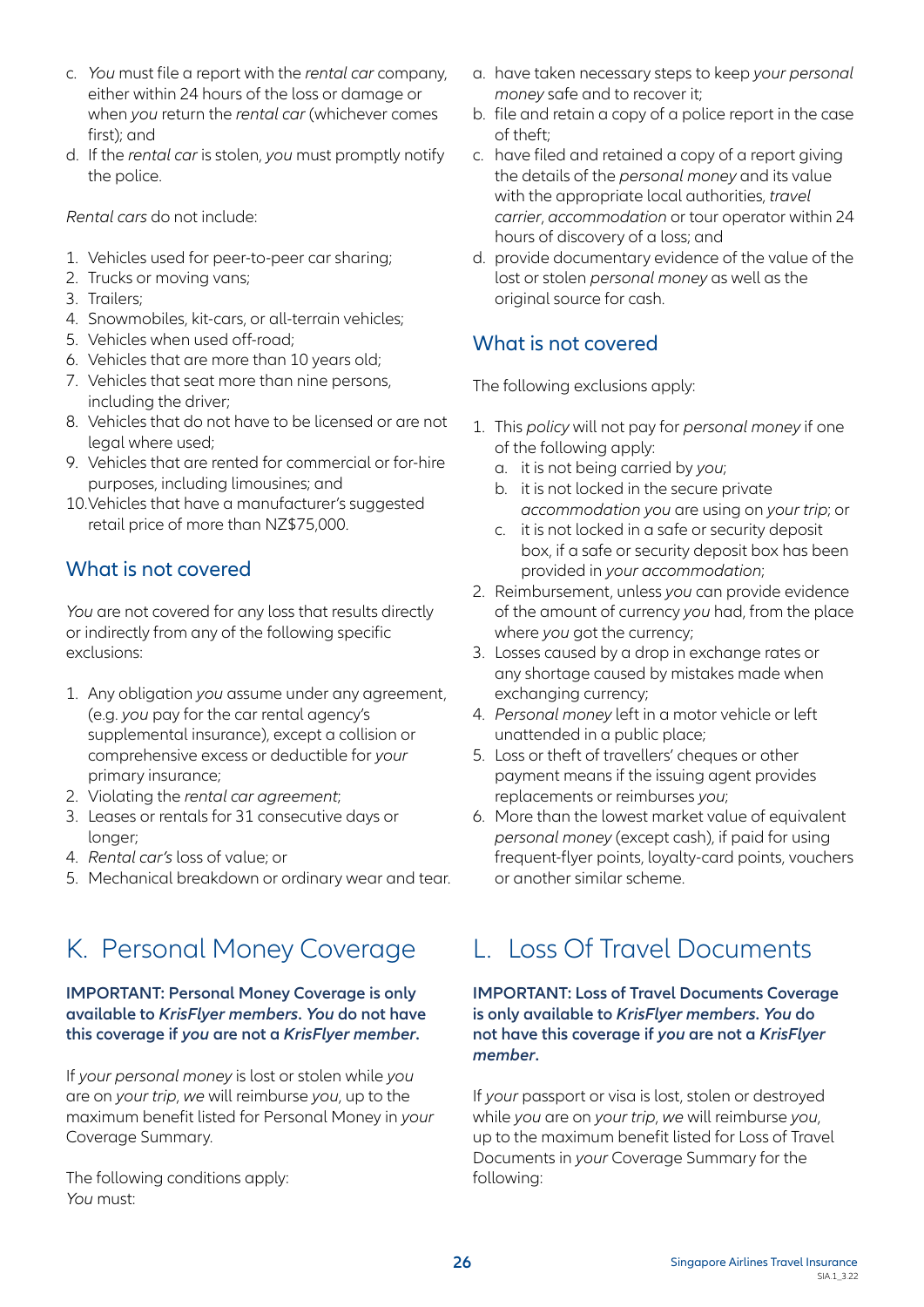- i. The cost of *your* necessary extra travel and *accommodation* expenses as well as administration costs for the issuing of the emergency passport and/or visa *you* need to continue *your trip* or return to *your primary residence*; and
- ii. The equivalent cost (based on the current standard replacement costs) of the period remaining on *your* passport that is lost or has been stolen or destroyed.

The following conditions apply: *You* must:

- a. have taken necessary steps to keep *your* passport and/or visa safe and to recover it, where possible;
- b. file and retain a copy of a police report in the case of theft;
- c. have filed and retained a copy of a loss report from the consulate or embassy *you* reported it to; and
- d. provide receipts for all expenses, including from the consulate or embassy confirming the cost of the replacement or emergency passport or visa.

#### What is not covered

The following exclusions apply:

- 1. Reimbursement, unless *you* can provide receipts for the expenses claimed;
- 2. Losses caused by differences in exchange rates;
- 3. Passports or visas left unattended in a motor vehicle or *unattended* in a *public place*;
- 4. Foreign currency transaction fees imposed by *your* bank or credit card issuer;
- 5. The cost of any upgrades, pre-checking services or postage fees.

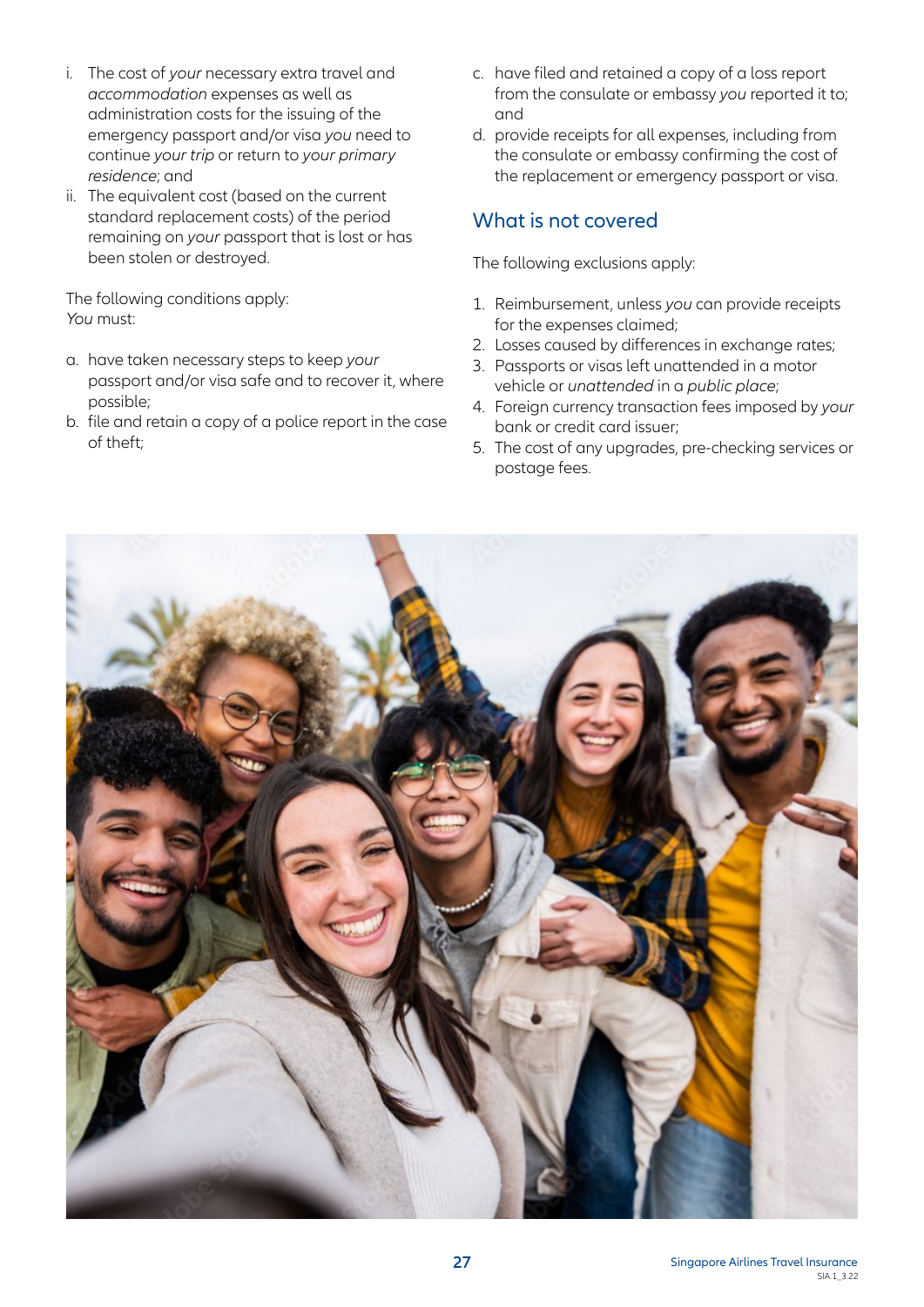## General exclusions

The General Exclusions apply to each coverage. An "exclusion" is something that is not covered by this insurance *policy*, and if an exclusion applies to *your* claim, no payment is available to *you*.

This *policy* does not provide coverage for any loss that results directly or indirectly from or that is related to any of the following:

| 1              | Things you were aware of             | Any loss, condition, or event that was known, foreseeable, intended, or expected<br>when your policy was purchased.                                                                                                                                                                                                                                                                                                                                                                                     |
|----------------|--------------------------------------|---------------------------------------------------------------------------------------------------------------------------------------------------------------------------------------------------------------------------------------------------------------------------------------------------------------------------------------------------------------------------------------------------------------------------------------------------------------------------------------------------------|
| $\overline{2}$ | Pre-existing medical<br>conditions   | a) Your pre-existing medical condition(s);<br>b) Pre-existing medical condition(s) of your travelling companion(s);<br>c) Pre-existing medical condition(s) of your family member(s).                                                                                                                                                                                                                                                                                                                   |
| 3              | Travelling for medical<br>treatment  | You travelling with the intention to receive health care, medical treatment, or<br>dental treatment of any kind while on your trip.                                                                                                                                                                                                                                                                                                                                                                     |
| 4              | Travelling against medical<br>advice | You travelling against the medical advice of a doctor regarding your health or<br>medical condition.                                                                                                                                                                                                                                                                                                                                                                                                    |
| 5              | Self-harm and suicide                | Your intentional self-harm or your suicide or attempted suicide.                                                                                                                                                                                                                                                                                                                                                                                                                                        |
| 6              | Pregnancy and childbirth             | Pregnancy or childbirth except for sudden unforeseen medical complications or<br>emergencies occurring within the first 20 weeks/140 days of your pregnancy.                                                                                                                                                                                                                                                                                                                                            |
| 7              | A child born overseas                | A child born overseas during your coverage period.                                                                                                                                                                                                                                                                                                                                                                                                                                                      |
| 8              | Fertility and abortion               | Fertility treatments or you undergoing an abortion where it is not deemed<br>medically necessary to do so by a doctor.                                                                                                                                                                                                                                                                                                                                                                                  |
| 9              | Alcohol and drugs                    | The use or abuse of alcohol or drugs, or any related physical symptoms. This<br>does not apply to drugs prescribed by a <i>doctor</i> and used as prescribed.                                                                                                                                                                                                                                                                                                                                           |
| 10             | Intent to cause loss                 | Acts committed by you, your travelling companion or your family member with<br>the intent to cause loss.                                                                                                                                                                                                                                                                                                                                                                                                |
| 11             | Working as a crew member             | Operating or working as a crew member (including as a trainee or learner/stu-<br>dent) aboard any aircraft or commercial vehicle or commercial watercraft.                                                                                                                                                                                                                                                                                                                                              |
| 12             | Motorcycles and mopeds               | You riding a moped or motorcycle in the following circumstances:<br>i.) without a helmet (whether as a driver or a passenger); or<br>ii.) without a valid driver's license as required in the country you are in; or<br>iii.) where a valid license is not required in the country you are in, you riding if<br>you do not have a full New Zealand license qualifying you to ride the moped<br>or motorcycle you are riding on, as specified by the New Zealand Transport<br>Agency (www.nzta.govt.nz). |
| 13             | Professional sports                  | Participating in or training for any professional or semi-professional sporting<br>competition.                                                                                                                                                                                                                                                                                                                                                                                                         |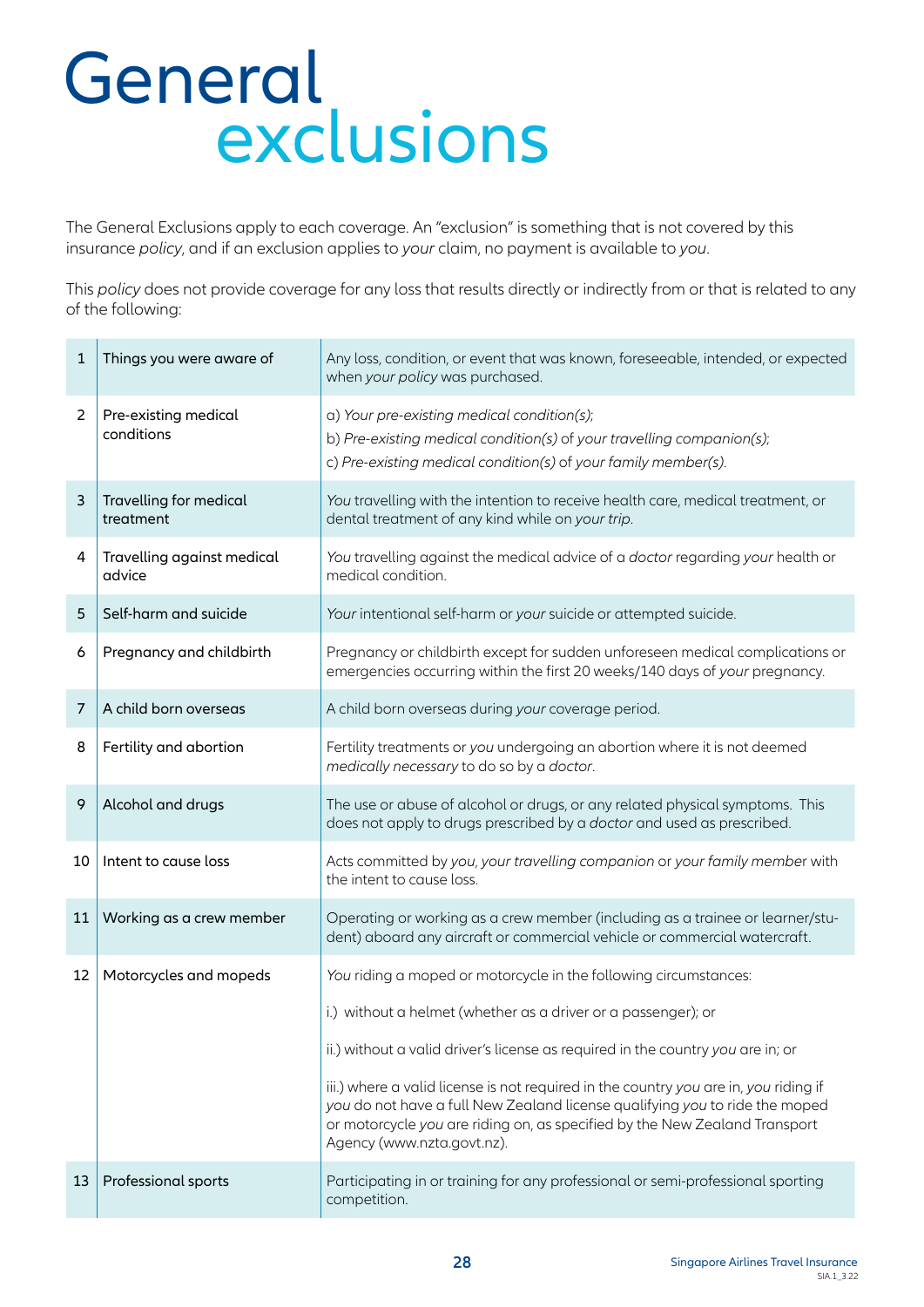| 14 | Amateur sports                     | Participating in or training for any amateur sporting competition while on your<br>trip. This does not include participating in informal recreational sporting<br>competitions and tournaments organized by accommodations, resorts, or cruise<br>lines to entertain their guests.                                                                                                                                                                                                                                                                                                                                  |
|----|------------------------------------|---------------------------------------------------------------------------------------------------------------------------------------------------------------------------------------------------------------------------------------------------------------------------------------------------------------------------------------------------------------------------------------------------------------------------------------------------------------------------------------------------------------------------------------------------------------------------------------------------------------------|
| 15 | Extreme sports                     | Participating in extreme, high-risk sports and activities including but<br>not limited to:<br>a. Skydiving, BASE jumping, hang gliding, or parachuting;<br>b. Bungee jumping;<br>c. Caving, rappelling, or spelunking;<br>d. Skiing or snowboarding outside marked trails or in an area accessed by<br>helicopter;<br>e. Climbing sports or free climbing;<br>f. Any high-altitude activity;<br>g. Personal combat or fighting sports;<br>h. Racing or practicing to race any motorized vehicle or watercraft;<br>i. Free diving; or<br>j. Scuba diving at a depth greater than 20 meters or without a dive master. |
| 16 | Illegal acts                       | An illegal act resulting in a conviction, except when you, a traveling companion,<br>a family member, or your service animal is the victim of such act.                                                                                                                                                                                                                                                                                                                                                                                                                                                             |
| 17 | Epidemics and pandemic<br>diseases | An epidemic or pandemic, except when and to the extent that an epidemic or<br>pandemic is expressly referenced in and covered under Trip Cancellation Cover-<br>age, Trip Interruption Coverage, Travel Delay Coverage, or Emergency Medical<br>and Dental Coverage.                                                                                                                                                                                                                                                                                                                                                |
| 18 | Natural disasters                  | Natural disaster, except when and to the extent that a natural disaster is<br>expressly referenced in and covered under Trip Cancellation Coverage, or Trip<br>Interruption Coverage, or Travel Delay Coverage.                                                                                                                                                                                                                                                                                                                                                                                                     |
| 19 | Pollution and contamination        | Air, water, or other pollution, or the threat of a pollutant release, including ther-<br>mal, biological, and chemical pollution or contamination.                                                                                                                                                                                                                                                                                                                                                                                                                                                                  |
| 20 | Nuclear reaction and radiation     | Nuclear reaction, radiation, or radioactive contamination.                                                                                                                                                                                                                                                                                                                                                                                                                                                                                                                                                          |
| 21 | War                                | War (declared or undeclared) or acts of war.                                                                                                                                                                                                                                                                                                                                                                                                                                                                                                                                                                        |
| 22 | Military duty                      | Military duty, except when and to the extent that military duty is expressly<br>referenced and covered under Trip Cancellation Coverage or Trip Interruption<br>Coverage.                                                                                                                                                                                                                                                                                                                                                                                                                                           |
| 23 | Political risk                     | Political risk.                                                                                                                                                                                                                                                                                                                                                                                                                                                                                                                                                                                                     |
| 24 | Cyber risk                         | Cyber risk.                                                                                                                                                                                                                                                                                                                                                                                                                                                                                                                                                                                                         |
| 25 | Civil unrest                       | Civil disorder or unrest, except when and to the extent that civil disorder or<br>unrest is expressly referenced in and covered under Trip Interruption Coverage<br>or Travel Delay Coverage.                                                                                                                                                                                                                                                                                                                                                                                                                       |
| 26 | Terrorism                          | Terrorist events. This exclusion does not apply to Overseas Emergency Medical<br>and Dental Coverage or Emergency Transportation Coverage.                                                                                                                                                                                                                                                                                                                                                                                                                                                                          |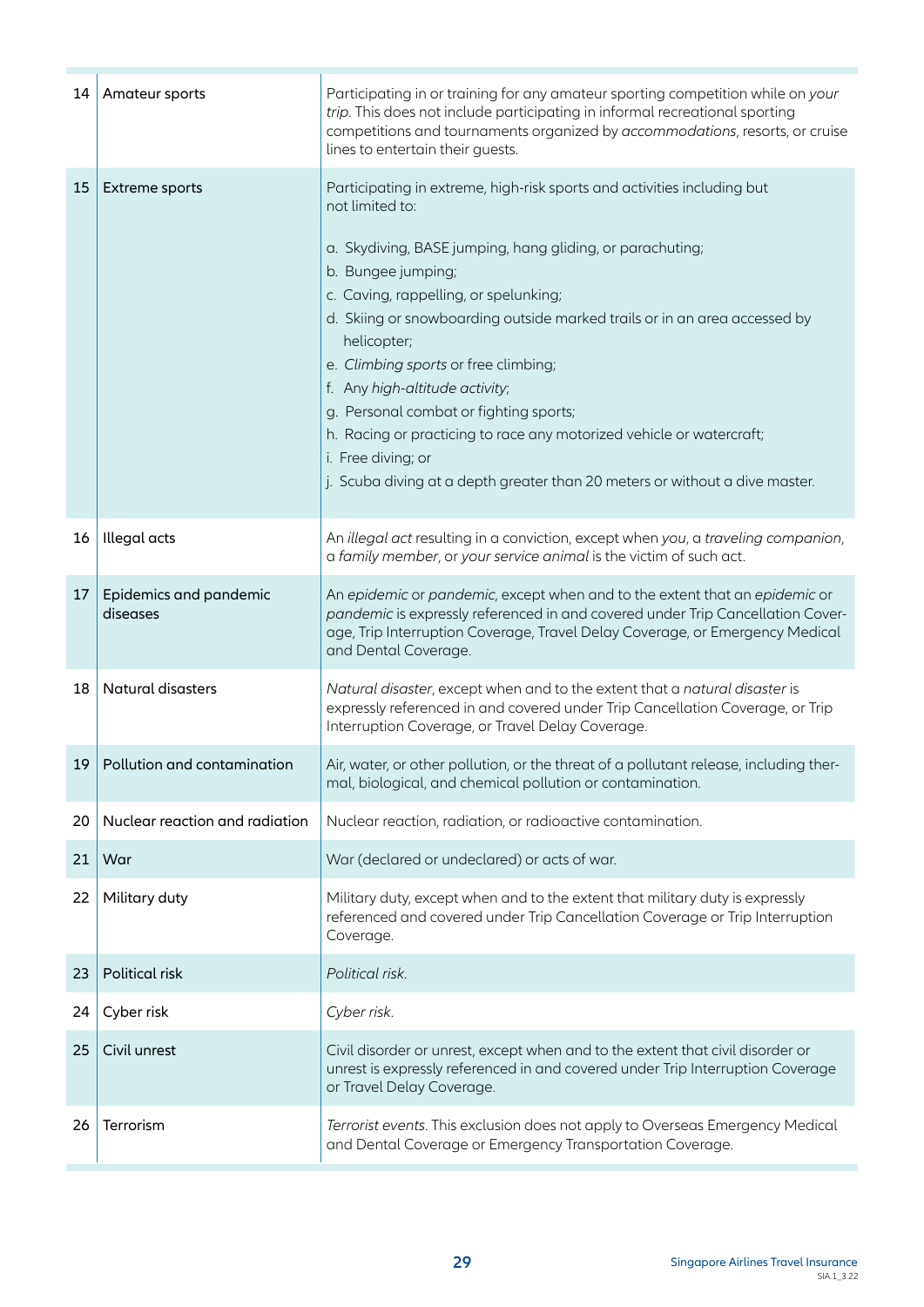| 27 | Government authorities              | Acts, travel alerts/bulletins, or prohibitions by any government or public authori-<br>ty, except when and to the extent that an act, travel alert/bulletin, or prohibition<br>by a government or public authority is expressly referenced in and covered<br>under Trip Cancellation Coverage or Trip Interruption Coverage. |
|----|-------------------------------------|------------------------------------------------------------------------------------------------------------------------------------------------------------------------------------------------------------------------------------------------------------------------------------------------------------------------------|
| 28 | Travel supplier restrictions        | A travel supplier's restrictions on any baggage, including medical supplies or<br>equipment                                                                                                                                                                                                                                  |
| 29 | Damaged property                    | Ordinary wear and tear or defective materials or workmanship.                                                                                                                                                                                                                                                                |
| 30 | Gross negligence                    | An act of gross negligence by you or a travelling companion.                                                                                                                                                                                                                                                                 |
| 31 | Travel against government<br>advice | Travel against the orders or advice of any government or other public authority.                                                                                                                                                                                                                                             |
| 32 | Sanctions                           | Any coverage, benefit, or services for any activity that would violate any ap-<br>plicable law or regulation, including without limitation any economic/trade<br>sanction or embargo.                                                                                                                                        |
| 33 | <b>Travel dates</b>                 | Any claims arising from:<br>A) Your travel carrier tickets not showing travel date(s); or<br>B) The departure date and coverage end date as shown on the Coverage<br>Summary do not match your trip's actual departure date and return date<br>(part B) does not apply to insurance purchased with a one-way booking).       |

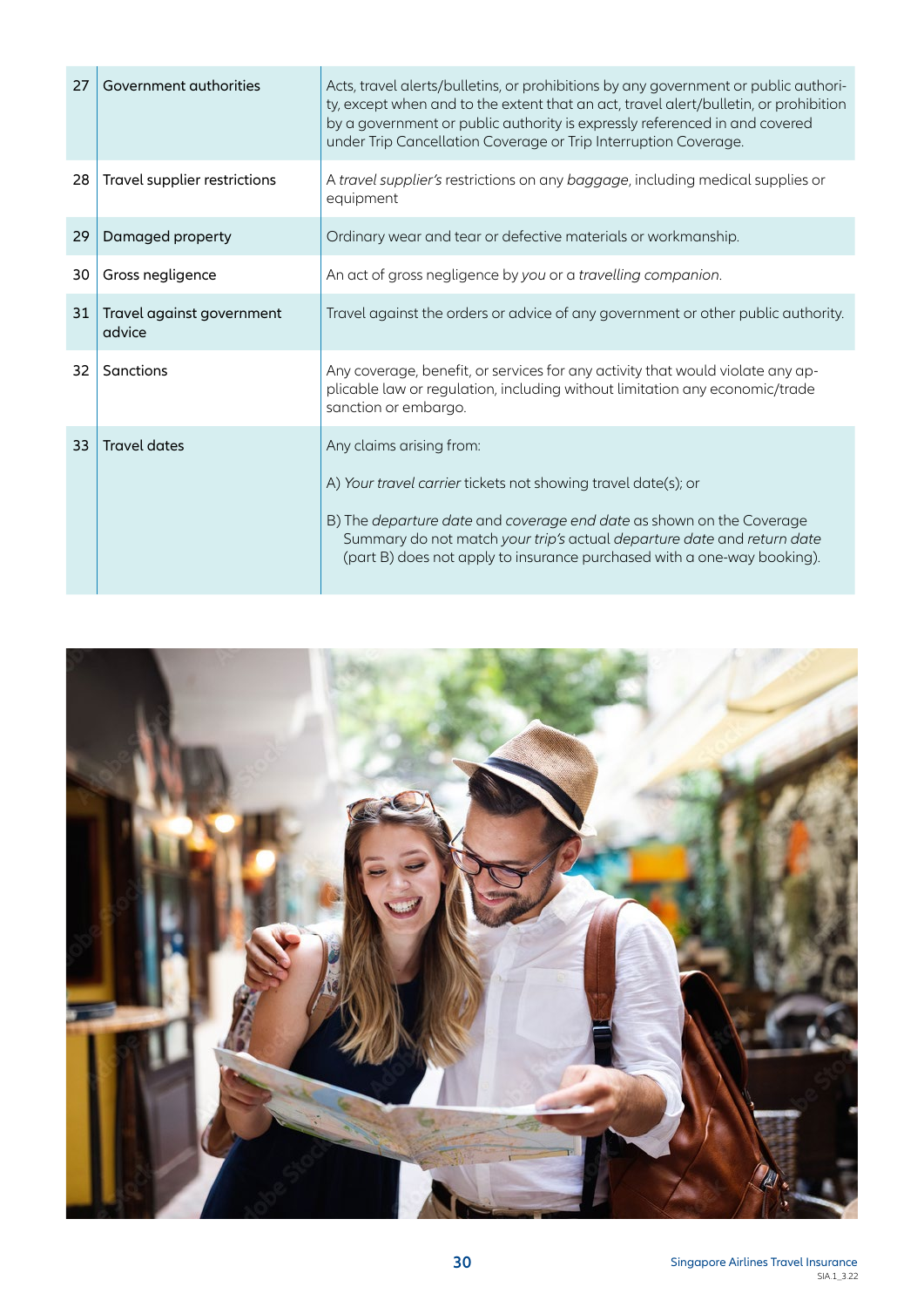## Claims

First check *you* are covered by *your policy* by reading the appropriate coverage section in this *policy* and the **GENERAL EXCLUSIONS** applying to all sections to see exactly what is, and is not covered.

## How To Make A Claim And What Is Required

*You* must give notice of *your* claim as soon as possible. The fastest and easiest way to make a claim is to visit *our* online claims portal: https://claimmanager.co.nz

Alternatively, *you* can call the contact number shown on the back cover of this Policy Wording for assistance. If there is a delay in claim notification, or *you* do not provide sufficient detail to process *your* claim, *we* can reduce *your* claim by the amount of prejudice *we* have suffered because of the delay.

*You* must give any information *we* reasonably ask for to support *your* claim at *your* expense, such as but not limited to police reports, valuations, medical reports, original receipts or proof of purchase and ownership. If required *we* may ask *you* to provide *us* with translations into English of any such documents to enable *our* assessment of *your* claim. *You* must co-operate at all times in relation to providing supporting evidence and such other information that may reasonably be required. If *you* think that *you* may have to cancel *your trip* or shorten *your trip you* must tell *us* as soon as possible. Contact *us* using the contact number shown on the back cover of this Policy Wording.

For medical, *hospital* or dental claims, contact *us* as soon as practicable.

For loss or theft of *your baggage*, *personal money* or travel documents, report it immediately to the police and obtain a written notice of *your* report.

For damage or misplacement of *your baggage*, caused by the airline or any other operator or *accommodation* provider, report the damage or

misplacement to an appropriate official and obtain a written report, including any offer of settlement that they may make. Submit full details of any claim in writing within 30 days of *your* return to *your primary residence*.

## Claims Are Payable In New Zealand Dollars To You

*We* will pay all claims in New Zealand dollars. *We* will pay *you* unless *you* tell *us* to pay someone else.

The rate of currency exchange that will apply is the rate at the time *you* incurred the expense.

Payment will be made by direct credit to a New Zealand bank account nominated by *you*.

### You Must Not Admit Fault Or **Liability**

*You* must not admit that *you* are at fault, for any *accident*, incident or event causing a claim under *your policy*, and *you* must not offer or promise to pay any money, or become involved in legal action, without *our* approval.

## You Must Help Us To Recover Any Money We Have Paid

If *we* have a claim against someone in relation to the money *we* have to pay or *we* have paid under *your policy*, *you* must do everything *you* can to help *us* do that in legal proceedings. If *you* are aware of any third party that *you* or *we* may recover money from, *you* must inform *us*.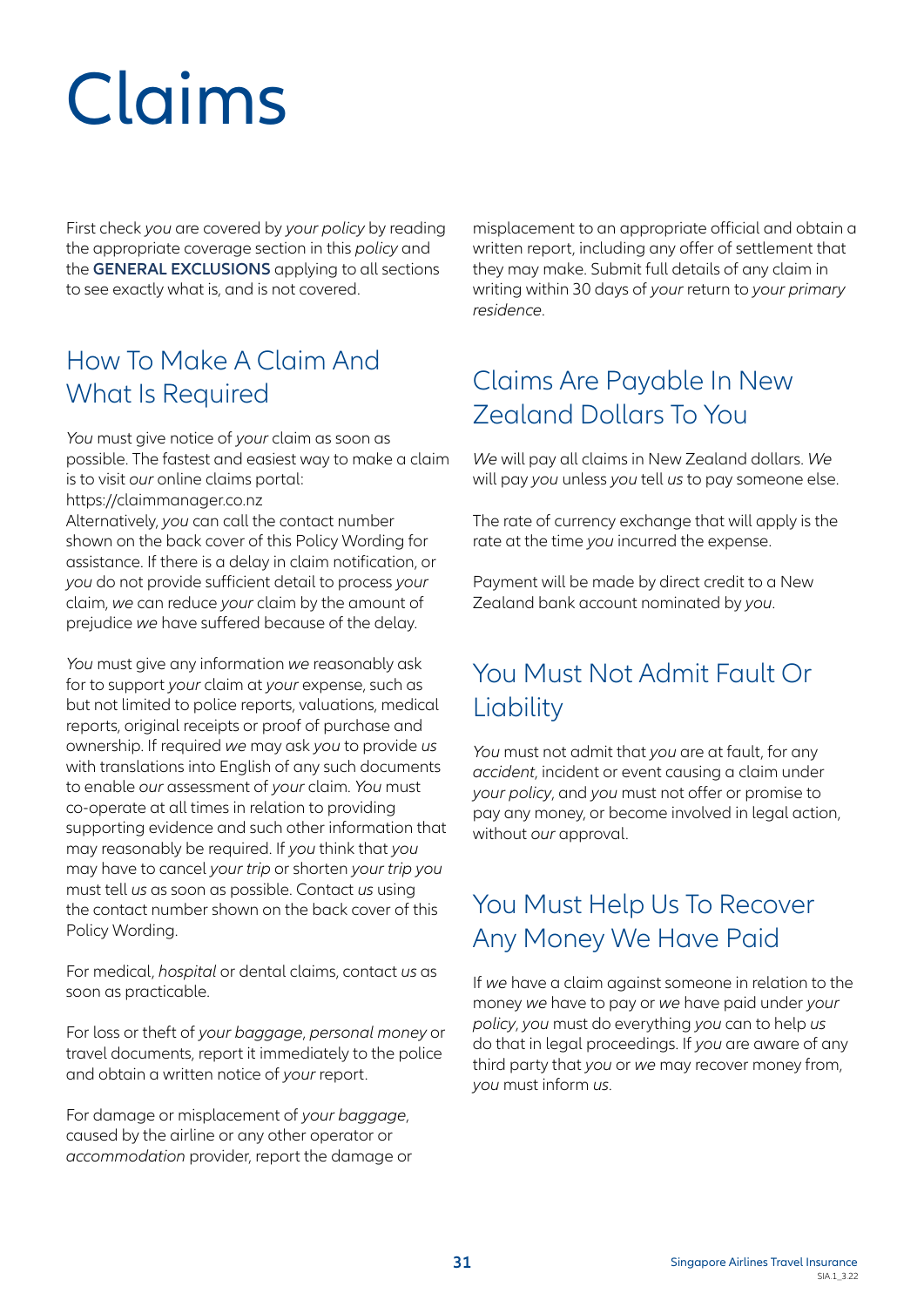## If You Can Claim From Anyone Else, We Will Only Make Up The **Difference**

If *you* can make a claim against someone in relation to a loss or expense covered under this *policy* and they do not pay *you* the full amount of *your* claim, *we* will make up the difference. *You* must claim from them first.

## Other Insurance

If any loss, damage or liability covered under this *policy* is covered by another insurance *policy*, *you* must give *us* details of that insurance *policy*. *We* will only make any payment under this *policy* once the other insurance *policy* is exhausted. If *we* have paid *your* claim in full first, *we* may seek contribution from *your* other insurer. *You* must give *us* any information *we* reasonably ask for to help *us* make a claim from *your* other insurer.

## **Subrogation**

*We* may, at *our* discretion undertake in *your* name and on *your* behalf, control and settle any proceedings for *our* own benefit in *your* name to recover compensation or secure indemnity from any party in respect of anything covered by this policy. *You* are to assist and permit to be done, everything required by *us* for the purpose of recovering compensation or securing indemnity from other parties to which *we* may become entitled or subrogated, upon *us* paying *your* claim under this policy regardless of whether *we* have yet paid *your* claim and whether or not the amount *we* pay *you* is less than full compensation for *your* loss. These rights exist regardless of the section of this *policy* under which *your* claim is paid.

## Recovery

*We* will apply any money *we* recover from someone else under a right of subrogation in the following order:

1. To *us*, *our* costs (administration and legal) arising from the recovery.

2. To *us*, an amount equal to the amount that *we* paid to *you* under *your policy*.

- 3. To *you*, *your* uninsured loss (less *your* excess).
- 4. To *you*, *your* excess.

Once *we* pay *your* total loss *we* will keep all money left over.

If *we* have paid *your* total loss and *you* receive a payment from someone else for that loss or damage, *you* must pay *us* the amount of that payment up to the amount of the claim *we* paid *you*.

If *we* pay *you* for lost or damaged property and *you* later recover the property or it is replaced by a third party, *you* must pay *us* the amount of the claim *we* paid *you*.

## Fraud

Insurance fraud places additional costs on honest policyholders. Fraudulent claims force insurance premiums to rise. *We* encourage the community to assist in the prevention of insurance fraud. *You* can help by reporting insurance fraud by calling Allianz Partners on 0800 800 048. All information will be treated as confidential and protected to the full extent under law.